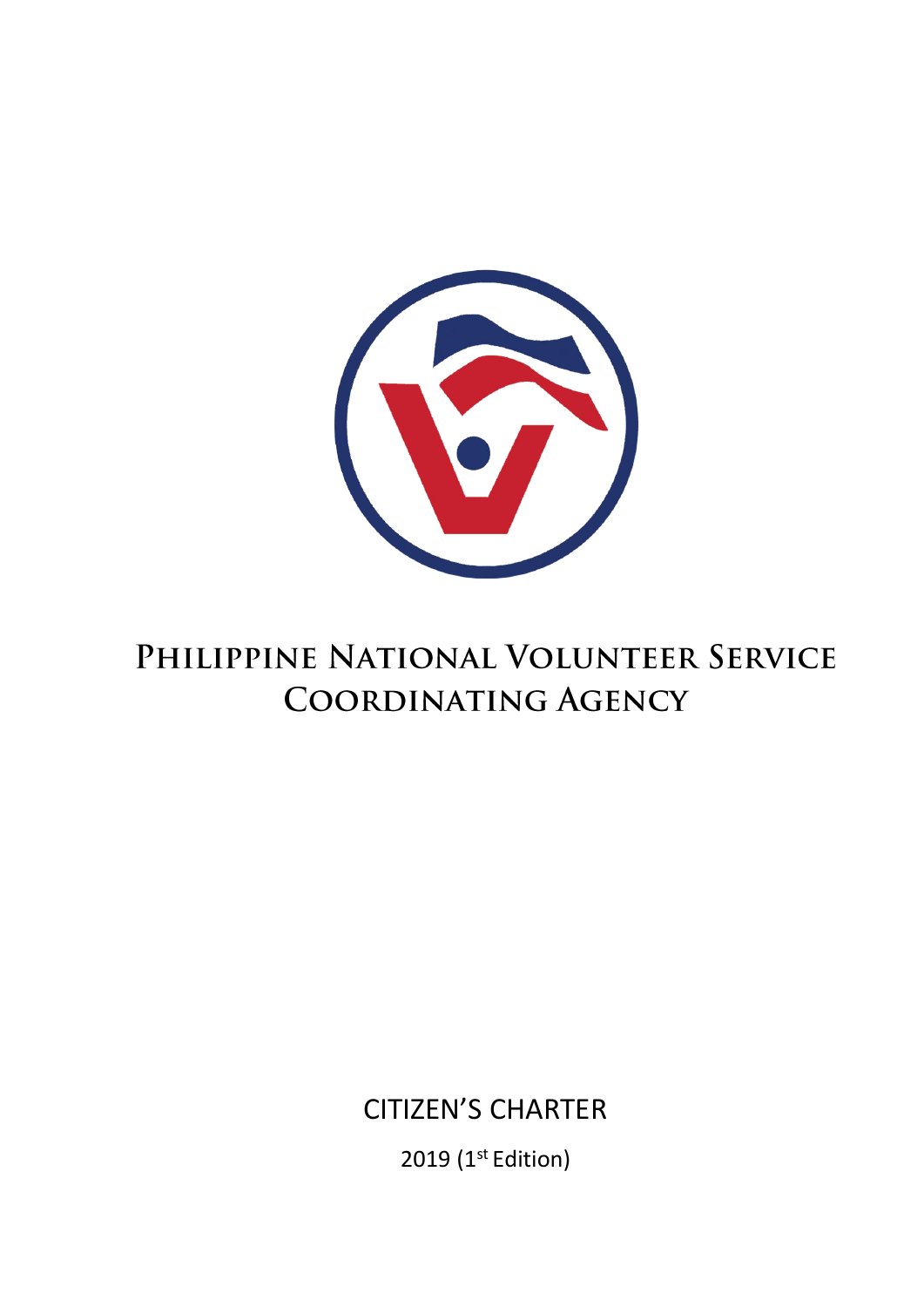



# PHILIPPINE NATIONAL VOLUNTEER SERVICE **COORDINATING AGENCY**

# CITIZEN'S CHARTER

2019 (1<sup>st</sup> Edition)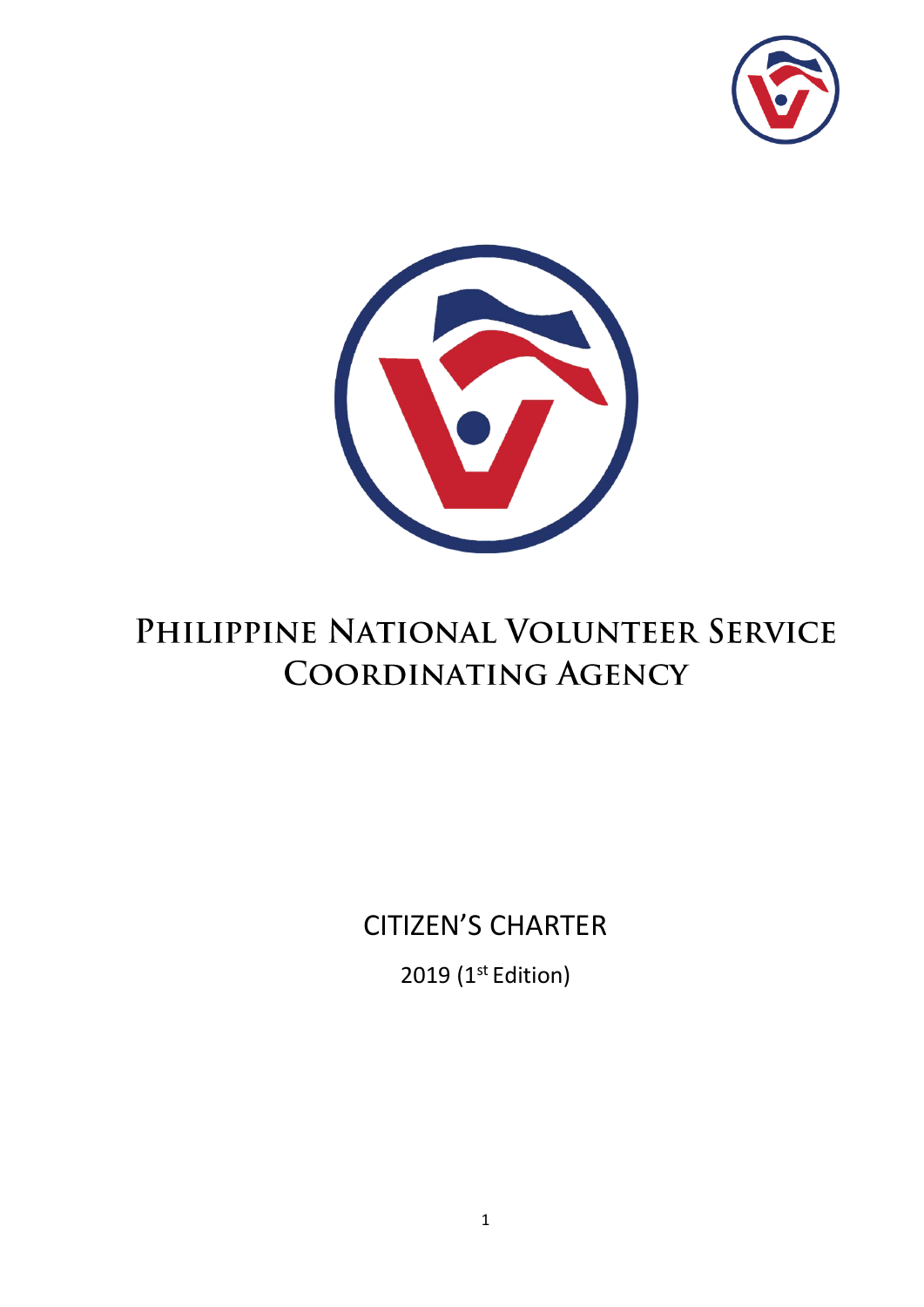

### **I. Mandate:**

Promote and coordinate volunteer programs and services in the country to maximize the benefits that may be derived from volunteer assistance and properly gauge the contributions of volunteers to national development and international cooperation. It is for the above reason that PNVSCA is placed as an attached agency of the National Economic and Development Authority (NEDA).

PNVSCA as coordinating agency is tasked with the following mandates:

- Review and formulate policies and guidelines concerning the national volunteer service program consistent with national development priorities;
- Coordinate, monitor and evaluate the national volunteer service program in order that volunteer assistance may fit into the total national development goals;
- Act as clearinghouse for matters pertaining to international volunteer services;
- Develop and implement prototypes and models of volunteering for adoption by institutions and communities;
- Provide technical services and support for capability-building of volunteers and volunteer organizations;
- Undertake advocacy for the promotion and recognition of volunteerism as a tool for development;
- Establish and maintain a national network of volunteer organizations and serve as liaison between and among local and foreign governmental and private voluntary organizations including the United Nations Volunteers (UNV);
- Administer all PNVSCA funds from all sources including foreign aid in accordance with accounting and auditing requirements.

### **II. Vision:**

We foresee PNVSCA as an institution locally and globally recognized as a champion and advocate of volunteerism.

We foresee a society made self-reliant, empowered and progressive through volunteerism.

#### **III. Mission:**

We promote and harness voluntary services and resources toward empowering individuals, families, groups, and communities for self-sufficiency and self-governing development.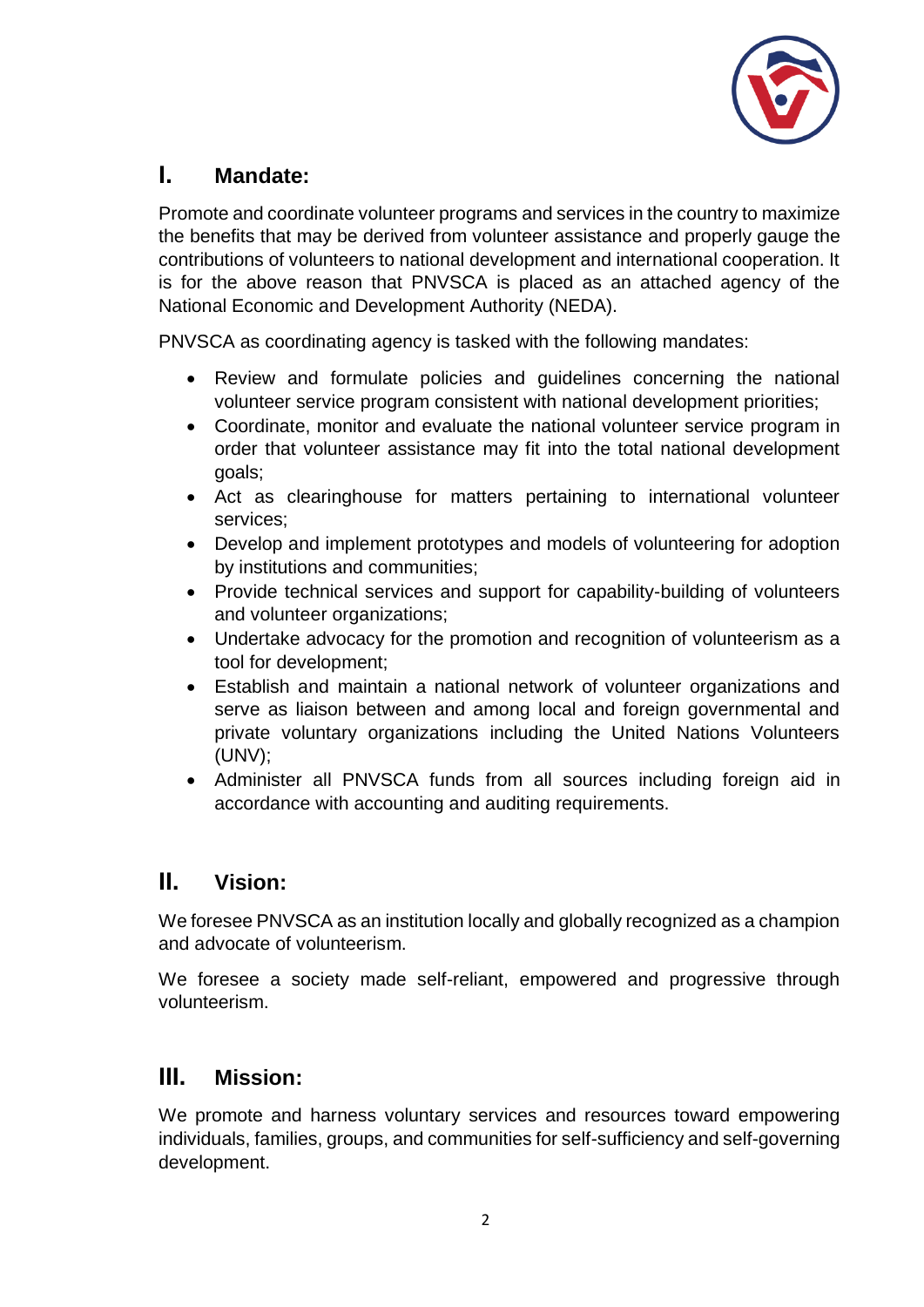

We forge dynamic partnerships between and among government with academe, corporate sector, not-for-profit organizations, community-based and volunteer service organizations to attain unity of purpose through concerned effort and commitment.

We build staff and volunteer capabilities and optimally utilize their services to meet the needs of our stakeholders.

### **IV. Service Pledge:**

We are committed to providing you quality service from Monday to Friday starting at eight in the morning to five thirty in the afternoon.

Our Officer of the day is available at all times, even during lunch break to attend to your query.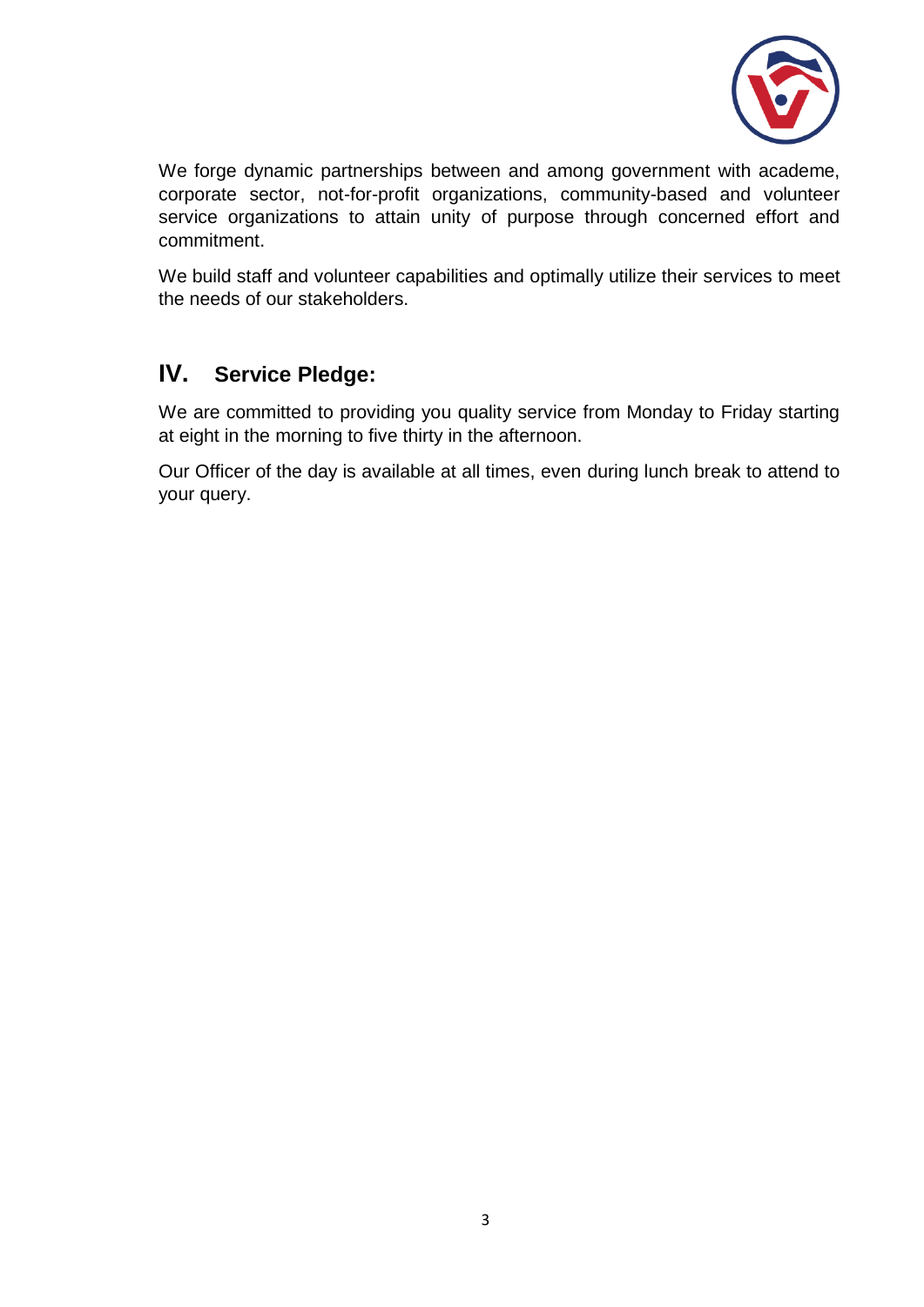

#### List of Services

| <b>Central Office</b>                      |  |
|--------------------------------------------|--|
| <b>External Services</b>                   |  |
| Inquiries on Volunteer Program and         |  |
|                                            |  |
| Processing of Request for Foreign          |  |
|                                            |  |
| <b>Registration of Volunteer Service</b>   |  |
|                                            |  |
|                                            |  |
|                                            |  |
| Processing of Request for Clearance        |  |
|                                            |  |
| <b>Internal Services</b>                   |  |
|                                            |  |
|                                            |  |
|                                            |  |
|                                            |  |
|                                            |  |
|                                            |  |
|                                            |  |
| Request for meals and snacks to be         |  |
| served during meetings (Total Cost is less |  |
|                                            |  |
| Request for rental of venue with meals     |  |
| and snacks or meals and snacks only to be  |  |
|                                            |  |
|                                            |  |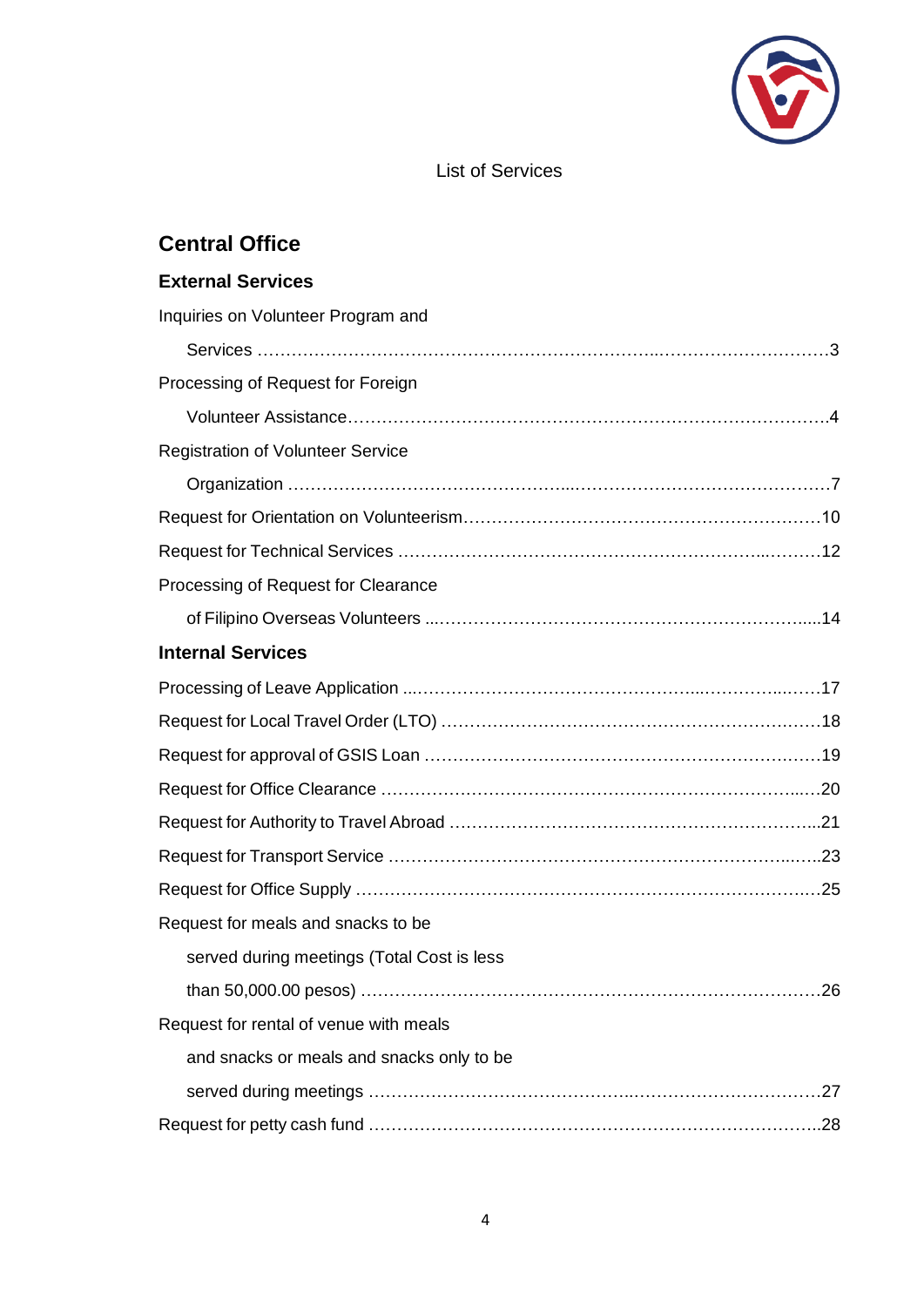

# **Central Office External Services**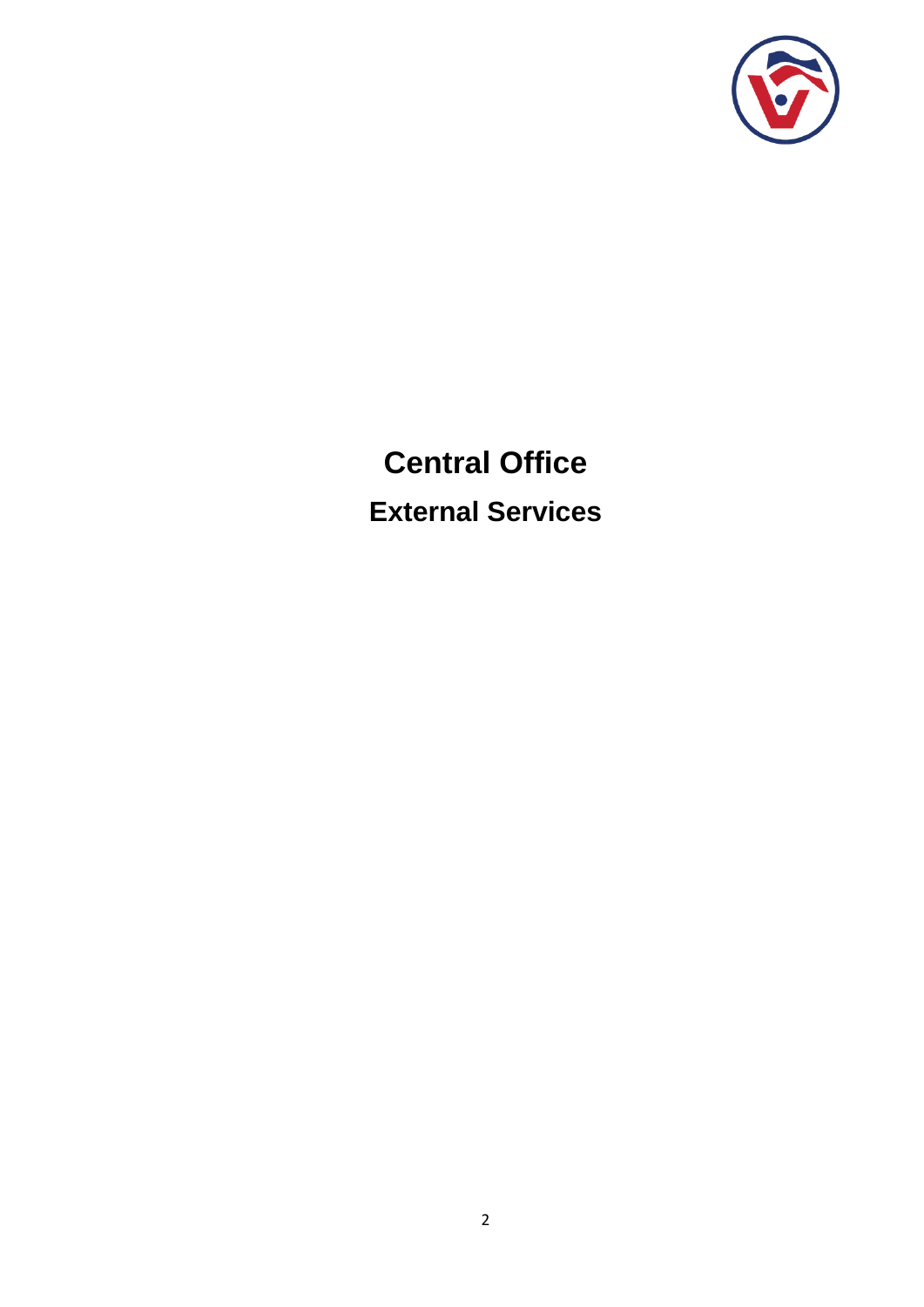

# **1. Inquiries on Volunteer Program and Services**

Schedule of Availability of Service:

Monday to Friday

| <b>Office or Division:</b>         | Program Coordination, Monitoring and Evaluation Division |                                  |                                                |                                  |  |
|------------------------------------|----------------------------------------------------------|----------------------------------|------------------------------------------------|----------------------------------|--|
| <b>Classification:</b>             |                                                          | G2C (Government to Citizen)      |                                                |                                  |  |
| <b>Type of</b>                     | Simple                                                   |                                  |                                                |                                  |  |
| <b>Transaction:</b>                |                                                          |                                  |                                                |                                  |  |
| Who may avail:                     | All                                                      |                                  |                                                |                                  |  |
| <b>CHECKLIST OF REQUIREMENTS</b>   |                                                          |                                  | <b>WHERE TO SECURE</b>                         |                                  |  |
| 1. 1 Original Copy of Inquiry Form |                                                          |                                  | <b>Public Assistance &amp; Complaints Desk</b> |                                  |  |
| 2. 1 Original Copy of Client       |                                                          |                                  |                                                |                                  |  |
| <b>Feedback Form</b>               |                                                          |                                  |                                                |                                  |  |
| <b>CLIENT STEPS</b>                | <b>AGENCY</b><br><b>ACTIONS</b>                          | <b>PROCESSING</b><br><b>TIME</b> | <b>PERSON</b><br><b>RESPONSIBLE</b>            | <b>FEES TO</b><br><b>BE PAID</b> |  |
| 1. Go to the Public                | 1. Record the                                            | 30 Minutes                       | Officer of the                                 |                                  |  |
| Assistance &                       | transaction/in                                           |                                  | Day                                            |                                  |  |
| <b>Complaints Desk</b>             | quiry and                                                |                                  |                                                |                                  |  |
| and fill up inquiry                | refer the                                                |                                  |                                                |                                  |  |
| (walk in) or send an               | client to                                                |                                  |                                                |                                  |  |
| email to                           | concerned<br>staff                                       |                                  |                                                |                                  |  |
| inquiry@pnvsca.go                  |                                                          |                                  |                                                |                                  |  |
| v.ph                               |                                                          |                                  |                                                | None                             |  |
| 2. Wait at the                     | $\overline{2}$ . Provide the                             | 30 Minutes                       | Senior                                         |                                  |  |
| visitor's reception                | information                                              |                                  | Volunteer                                      |                                  |  |
| area (walk in)                     | needed                                                   |                                  | Service Officer /                              |                                  |  |
|                                    |                                                          |                                  | Volunteer                                      |                                  |  |
|                                    |                                                          |                                  | <b>Service Officer</b>                         |                                  |  |
|                                    |                                                          |                                  | $\mathbf{I}$                                   |                                  |  |
|                                    |                                                          |                                  | (Program                                       |                                  |  |
|                                    |                                                          |                                  | Coordination,                                  |                                  |  |
|                                    |                                                          |                                  | Monitoring and                                 |                                  |  |
|                                    |                                                          | Evaluation                       |                                                |                                  |  |
|                                    |                                                          |                                  | Division)                                      |                                  |  |
| 3. Fill-up client                  | 3. Get client's                                          | 2 Minutes                        | Senior                                         |                                  |  |
| feedback form                      | filled-up                                                |                                  | Volunteer                                      |                                  |  |
|                                    | feedback<br>form                                         |                                  | Service Officer /                              |                                  |  |
|                                    |                                                          |                                  | Volunteer<br><b>Service Officer</b>            |                                  |  |
|                                    |                                                          |                                  | Ш                                              |                                  |  |
|                                    |                                                          |                                  | (Program                                       |                                  |  |
|                                    |                                                          |                                  | Coordination,                                  |                                  |  |
|                                    |                                                          |                                  | Monitoring and                                 |                                  |  |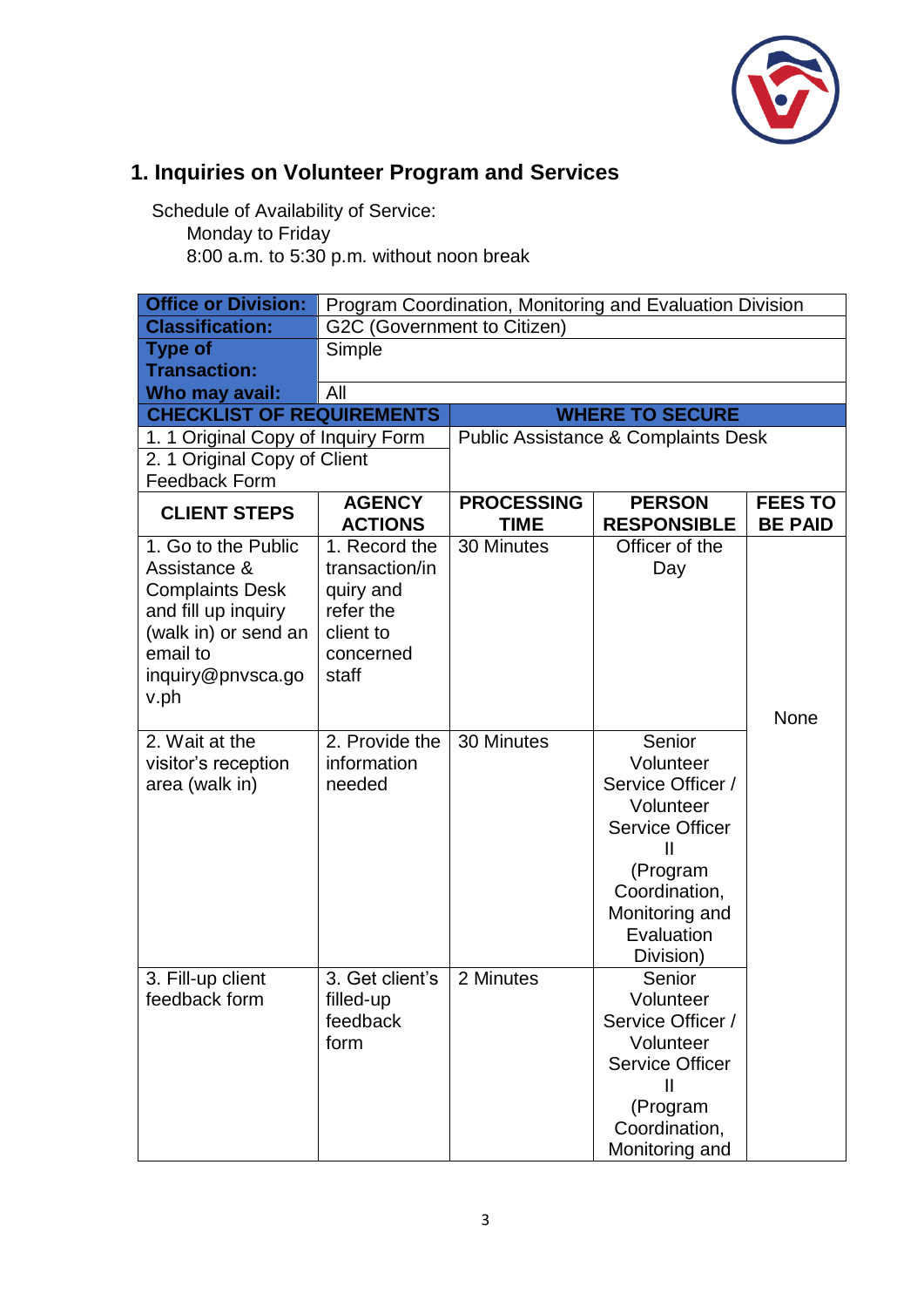

|  |                          | Evaluation<br>Division) |      |
|--|--------------------------|-------------------------|------|
|  | <b>Total</b>   1 Hour, 2 |                         | None |
|  | Minutes                  |                         |      |

### **2. Processing of Request for Foreign Volunteer Assistance**

Description of Service:

PNVSCA acts as clearing house for matters pertaining to international volunteer services as mandated in RA 9418 which is operationalized through the International Volunteer Service (IVS). The IVS is anchored on technical cooperation between the Philippines and partner countries as well as a window for cultural sharing and sustaining global goodwill. One of the program components is the deployment foreign volunteers in the Philippines.

Foreign volunteers assist programs projects and activities as requested by NGAs, LGUs, academic institutions and NGOs (referred to as local partner institutions (LPIs)) to contribute to the achievement of the Philippine Development goals and objectives. The foreign volunteers provide technical assistance to PLIs in sectors and areas that need complementary support in terms of project management and capacity building of local staff and their beneficiaries.

This processing of request for foreign volunteers details how a prospective LPI can avail of foreign volunteer assistance from PNVSCA partner international volunteer service organizations (IVSO). Requests is subject to the National Volunteer Deployment Framework (NVDF) anchored on the PDP and the institutional readiness provide the necessary support to maximize the assistance of a foreign volunteer.

Schedule of Availability of Service:

Monday to Friday 8:00 a.m. to 5:30 p.m. without noon break

| <b>Office or</b>                 | Program Coordination, Monitoring and Evaluation Division   |                                                                  |  |
|----------------------------------|------------------------------------------------------------|------------------------------------------------------------------|--|
| <b>Division:</b>                 |                                                            |                                                                  |  |
| <b>Classification:</b>           |                                                            | G2B (Government to Business) and G2G (Government to              |  |
|                                  | Government)                                                |                                                                  |  |
| <b>Type of</b>                   | <b>Highly Technical</b>                                    |                                                                  |  |
| <b>Transaction:</b>              |                                                            |                                                                  |  |
| Who may avail:                   | National Government Agencies, Local Government Units, Non- |                                                                  |  |
|                                  | Government Organizations, Academic Institutions            |                                                                  |  |
| <b>CHECKLIST OF REQUIREMENTS</b> | <b>WHERE TO SECURE</b>                                     |                                                                  |  |
|                                  |                                                            | 1. 1 Original Copy of Letter of Intent   Requesting Organization |  |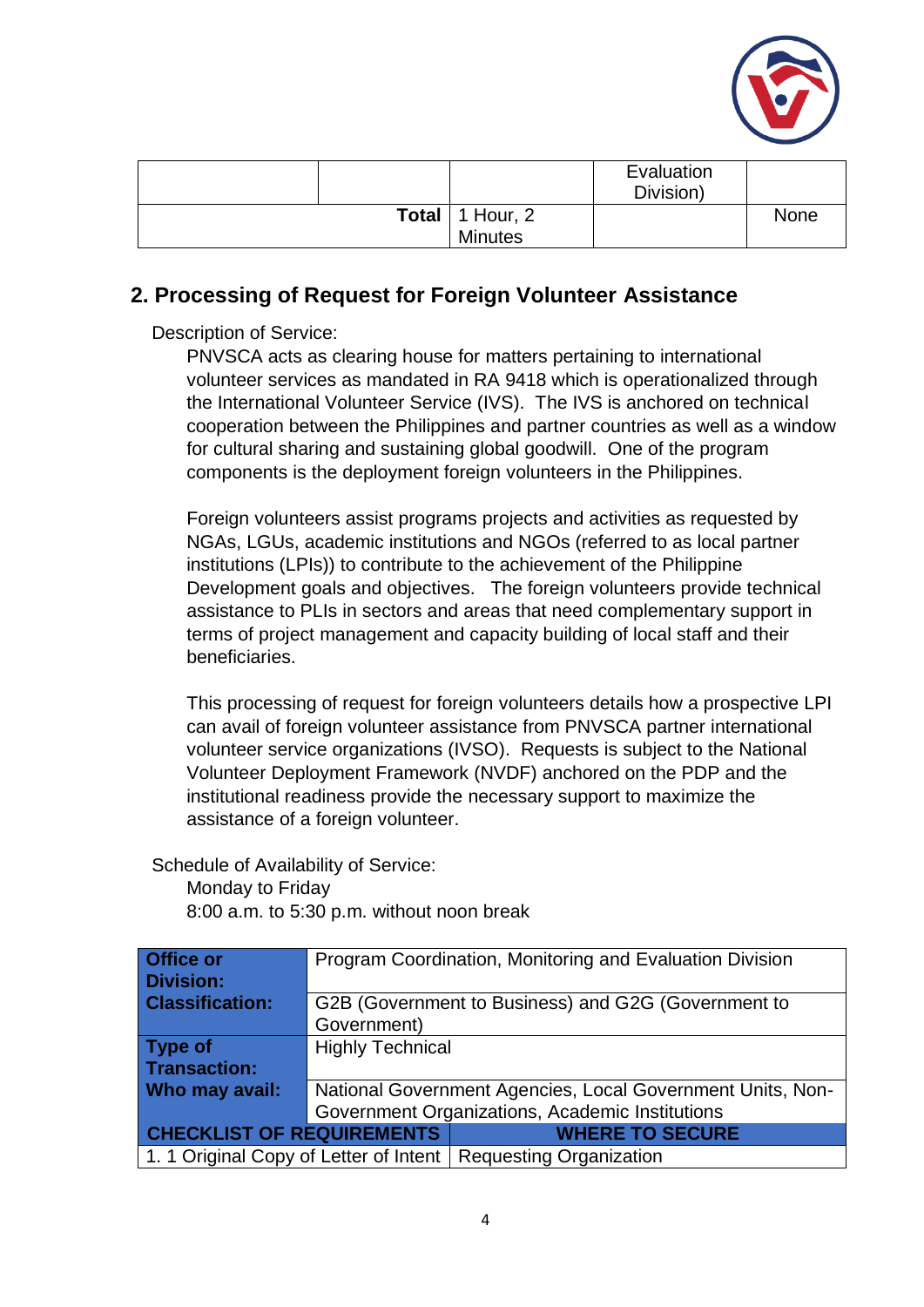

| 2. 1 Xerox Copy of SEC                                                                       |                                                                                                                                                                      | Securities and Exchange Commission                                                                          |                                                                                                                               |      |
|----------------------------------------------------------------------------------------------|----------------------------------------------------------------------------------------------------------------------------------------------------------------------|-------------------------------------------------------------------------------------------------------------|-------------------------------------------------------------------------------------------------------------------------------|------|
| Registration, Articles of                                                                    |                                                                                                                                                                      |                                                                                                             |                                                                                                                               |      |
| Incorporation and By-Laws if NGO                                                             |                                                                                                                                                                      |                                                                                                             |                                                                                                                               |      |
| 3. 1 Original Copy of Request Form                                                           |                                                                                                                                                                      |                                                                                                             | PNVSCA website and Office, PCMED                                                                                              |      |
| <b>CLIENT STEPS</b>                                                                          | <b>AGENCY</b><br><b>ACTIONS</b>                                                                                                                                      | <b>PERSON</b><br><b>PROCESSING</b><br><b>FEES TO</b><br><b>TIME</b><br><b>RESPONSIBLE</b><br><b>BE PAID</b> |                                                                                                                               |      |
| 1. Go to the<br><b>Public Assistance</b><br>& Complaints<br>Desk and fill up<br>inquiry form | 1. Record the<br>transaction/ing<br>uiry and refer<br>the client to<br>concerned<br>staff                                                                            | 3 Minutes                                                                                                   | Officer of the<br>Day                                                                                                         |      |
| 2. Wait at the<br>visitors reception<br>area                                                 | 2. Provide<br>forms and<br>information<br>materials on<br>the foreign/<br>international<br>volunteer<br>program and<br>explain the<br>processes and<br>requirements. | 5 Minutes                                                                                                   | Volunteer<br><b>Service Officer</b><br>$\mathbf{I}$<br>(Program<br>Coordination,<br>Monitoring and<br>Evaluation<br>Division) | None |
| 3. Submit the<br>required forms<br>and supporting<br>documents                               | 3. Conduct<br>initial review of<br>Volunteer<br><b>Request Form</b><br>and supporting<br>documents.<br>3.1 Advise<br>client of result<br>of initial<br>review.       | 30 Minutes<br>1 Day (for<br>mailed<br>transaction)                                                          | Volunteer<br><b>Service Officer</b><br>$\mathbf{I}$<br>(Program<br>Coordination,<br>Monitoring and<br>Evaluation<br>Division) |      |
| 4. Wait for result/<br>final action on the<br>request.                                       | 4. If found in<br>order in the<br>initial review,<br>coordinate with<br>concerned<br><b>IVSO</b> for<br>technical<br>assessment.                                     | 3 Days                                                                                                      | Volunteer<br><b>Service Officer</b><br>Ш<br>(Program<br>Coordination,<br>Monitoring and<br>Evaluation<br>Division)            |      |
|                                                                                              | 4.1 Discuss<br>and agree with                                                                                                                                        | 3 Hours                                                                                                     |                                                                                                                               |      |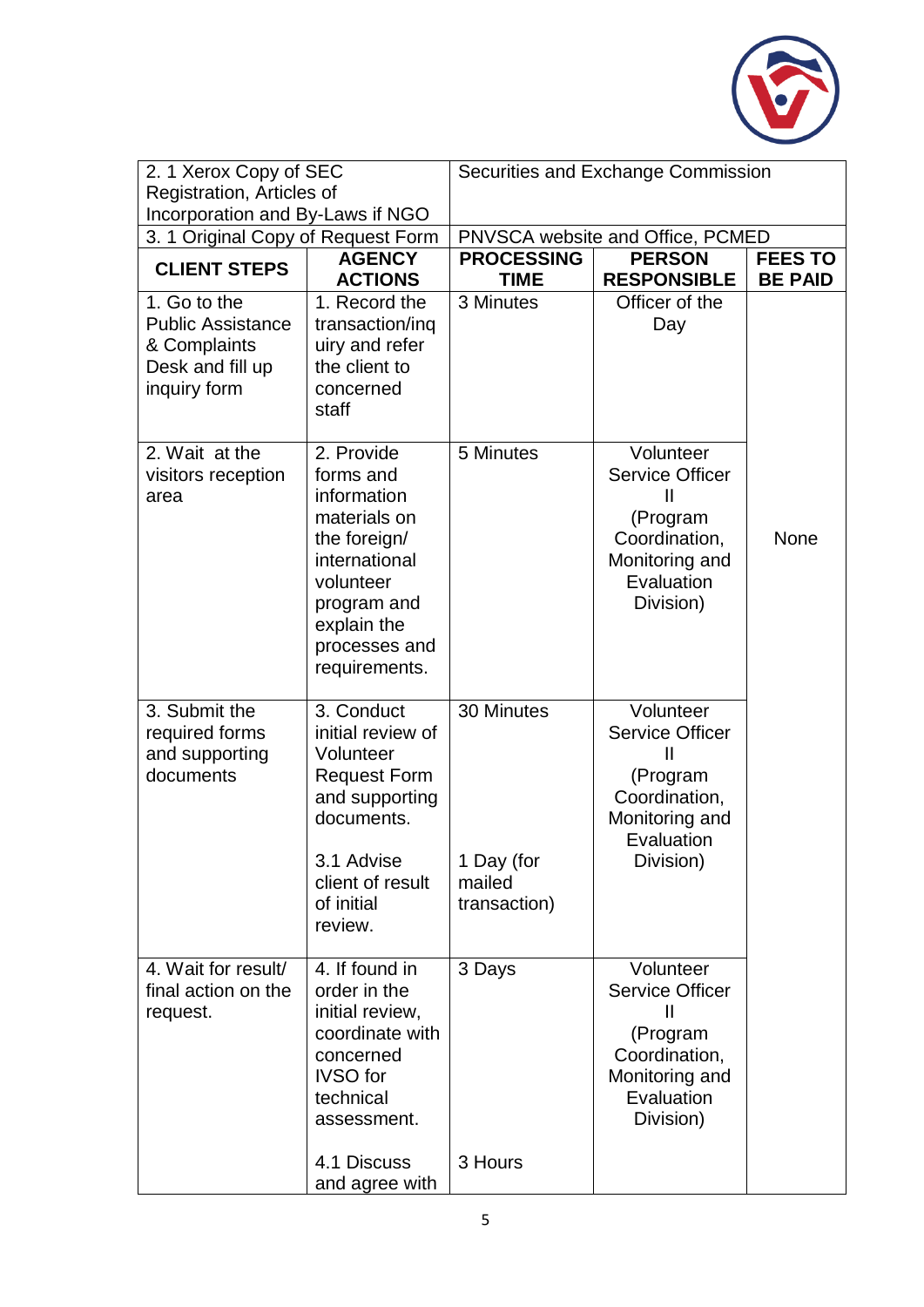

|                                                                                                                                                     |                                                                                              |                                                                                                                                               | None |
|-----------------------------------------------------------------------------------------------------------------------------------------------------|----------------------------------------------------------------------------------------------|-----------------------------------------------------------------------------------------------------------------------------------------------|------|
| 4.5 If all<br>documents are<br>in order,<br>endorse the<br>request to the<br>concerned<br><b>IVSO</b> and<br>inform LPI on<br>the action.           | 3 Days                                                                                       | <b>Service Officer</b><br>Ш<br>(Program<br>Coordination,<br>Monitoring and<br>Evaluation<br>Division)                                         |      |
| 4.4 Prepare<br>foreign<br>volunteer<br>assignment<br>checklist                                                                                      | 3 Days                                                                                       | Volunteer                                                                                                                                     |      |
| 4.3 For<br>requests<br>agreed/approv<br>ed for<br>volunteer<br>assistance in<br>the BP, wait<br>for the IVSO<br><b>Site</b><br>Assessment<br>Report | 20 Working<br>Days, subject<br>to extension of<br>another 20<br>working days if<br>necessary | Volunteer<br><b>Service Officer</b><br>$\mathbf{I}$<br>(Program<br>Coordination,<br>Monitoring and<br>Evaluation<br>Division)                 |      |
| 4.2 For<br>requests not<br>considered or<br>disapproved in<br>the agreed BP,<br>inform LPI of<br>the action with<br>reason for<br>disapproval.      | 3 Days                                                                                       | Evaluation<br>Division)<br>Volunteer<br><b>Service Officer</b><br>Ш<br>(Program<br>Coordination,<br>Monitoring and<br>Evaluation<br>Division) |      |
| concerned<br><b>IVSO</b> action on<br>the request in<br>the Bilateral<br>Programming<br>(BP).                                                       |                                                                                              | Senior<br>Volunteer<br><b>Service Officer</b><br>(Program<br>Coordination,<br>Monitoring and                                                  | None |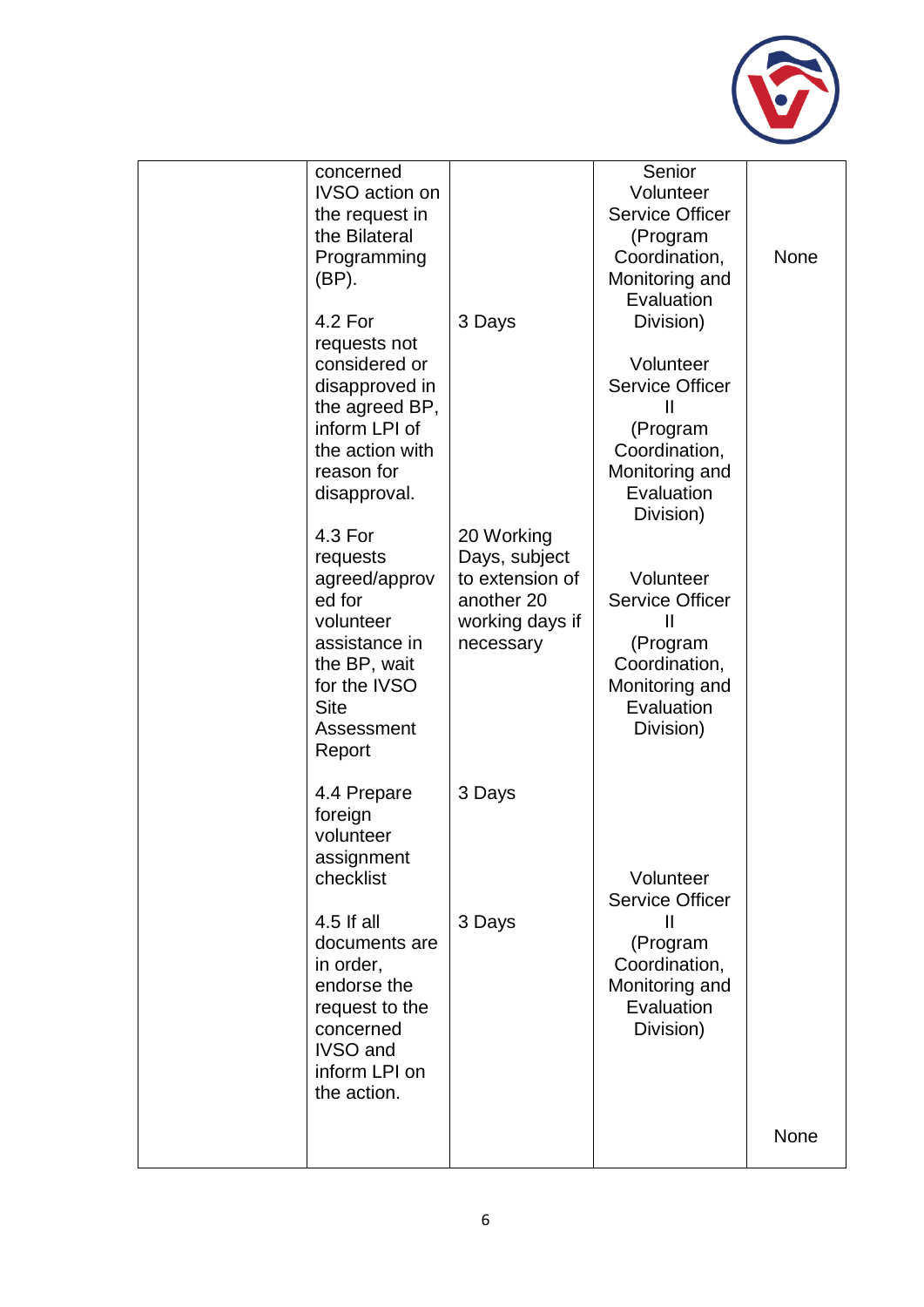

| 5. Review and<br>accept identified<br>volunteer<br>candidate (sign<br>conforme letter &<br>MOA) | 5. Review<br>qualification &<br>facilitate<br>security<br>clearance &<br>visa issuance<br>of qualified<br>volunteer<br>candidates                                          | 3 Days                                                                                            | Senior<br>Volunteer<br><b>Service Officer</b><br>(Program<br>Coordination,<br>Monitoring and<br>Evaluation<br>Division)       |             |
|-------------------------------------------------------------------------------------------------|----------------------------------------------------------------------------------------------------------------------------------------------------------------------------|---------------------------------------------------------------------------------------------------|-------------------------------------------------------------------------------------------------------------------------------|-------------|
|                                                                                                 | 5.1 Nominate<br>(conforme<br>letter) selected<br>volunteer to<br>the LPI with a<br><b>MOA</b> with<br><b>PNVSCA&amp;</b><br><b>IVSO</b> on the<br>volunteer<br>assistance. | 1 Hour                                                                                            | Volunteer<br><b>Service Officer</b><br>$\mathbf{I}$<br>(Program<br>Coordination,<br>Monitoring and<br>Evaluation<br>Division) |             |
| 6. Fill up and<br>submit Client<br>Feedback form                                                | 6. Send and<br>retrieve client<br>feedback form                                                                                                                            | 2 Minutes                                                                                         | Volunteer<br>Service Officer I                                                                                                |             |
|                                                                                                 | <b>Total</b>                                                                                                                                                               | 39 Days, 4<br>Hours, 10<br>Minutes(Walk-<br>in) or 39 Days,<br>3 Hours, 40<br>Minutes(Maile<br>d) |                                                                                                                               | <b>None</b> |

### **3. Registration of Volunteer Service Organization**

Description of Service:

RA 9418 mandates PNVSCA to "develop and establish a system of national registration and networking to improve coordination of volunteers and volunteer service organizations to widen horizon for sharing and complementing information, experiences and resources." The registration of volunteer service organizations and recognize the contributions of volunteerism to development.

The national registration of volunteer service organizations is implemented by PNVSCA to promote and enhance professionalism, facilitation and recognition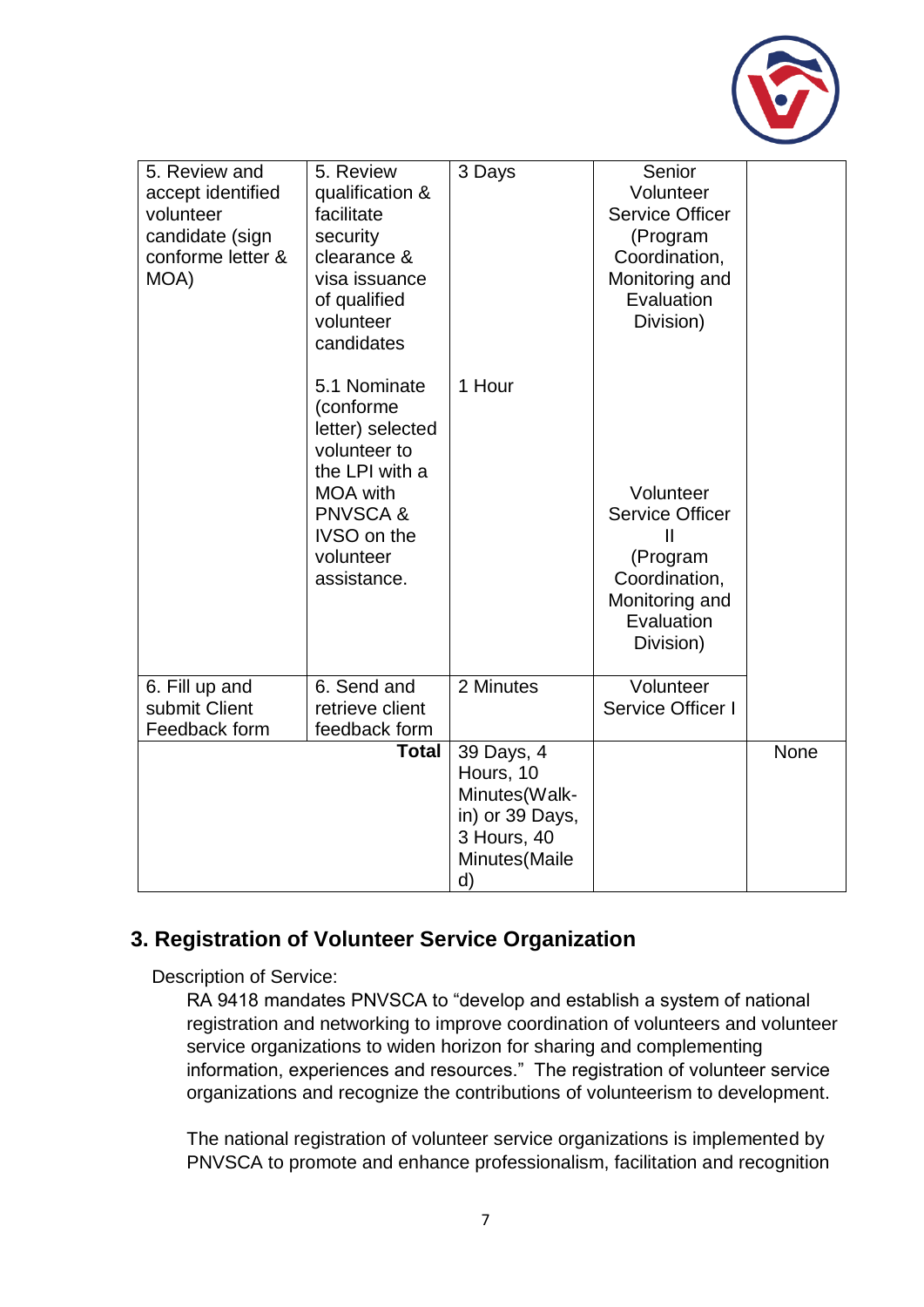

of volunteer service organizations. Registration of Volunteer Service Organizations is covered by the Agency Office Circular no. 10 series of 2014.

Schedule of Availability of Service:

Monday to Friday

| <b>Office or</b><br><b>Division:</b>                                    | Program Coordination, Monitoring and Evaluation Division |                                                                         |                                                               |                |
|-------------------------------------------------------------------------|----------------------------------------------------------|-------------------------------------------------------------------------|---------------------------------------------------------------|----------------|
| <b>Classification:</b>                                                  | <b>G2B (Government to Business)</b>                      |                                                                         |                                                               |                |
| <b>Type of</b>                                                          | <b>Highly Technical</b>                                  |                                                                         |                                                               |                |
| <b>Transaction:</b>                                                     |                                                          |                                                                         |                                                               |                |
| <b>Who may</b>                                                          |                                                          |                                                                         | Non-government Organizations (NGOs) whose SEC registered      |                |
| avail:                                                                  |                                                          |                                                                         | mandate includes the implementation of volunteer programs and |                |
|                                                                         | service                                                  |                                                                         |                                                               |                |
|                                                                         | <b>CHECKLIST OF</b>                                      |                                                                         | <b>WHERE TO SECURE</b>                                        |                |
|                                                                         | <b>REQUIREMENTS</b>                                      |                                                                         |                                                               |                |
| 1. 1 Original Copy of                                                   |                                                          | <b>PNVSCA</b>                                                           |                                                               |                |
| Accomplished and notarized                                              |                                                          |                                                                         |                                                               |                |
| application for registration                                            |                                                          |                                                                         |                                                               |                |
|                                                                         | 2. 1 Xerox Copy of Philippine SEC                        |                                                                         | Securities and Exchange Commission                            |                |
| Registration, Articles of                                               |                                                          |                                                                         |                                                               |                |
| Incorporation and By-Laws                                               |                                                          |                                                                         |                                                               |                |
| 3. 1 Xerox Copy of Certification of                                     |                                                          | Securities and Exchange Commission                                      |                                                               |                |
| Good Standing from the SEC                                              |                                                          |                                                                         |                                                               |                |
| 4. 1 Xerox Copy of Certificate of<br>Registration or Accreditation with |                                                          | Local government where the volunteer<br>service organization is located |                                                               |                |
| other government agencies (for                                          |                                                          |                                                                         |                                                               |                |
| local organization if applicable)                                       |                                                          |                                                                         |                                                               |                |
| 5. 1 Xerox Copy of Certificate of                                       |                                                          | Embassy of concerned country                                            |                                                               |                |
| Accreditation/Attestation                                               |                                                          |                                                                         |                                                               |                |
| concerned foreign ministry                                              |                                                          |                                                                         |                                                               |                |
|                                                                         | embassy (for foreign organization)                       |                                                                         |                                                               |                |
| <b>CLIENT</b>                                                           | <b>AGENCY</b>                                            | <b>PROCESSING</b>                                                       | <b>PERSON</b>                                                 | <b>FEES TO</b> |
| <b>STEPS</b>                                                            | <b>ACTIONS</b>                                           | TIME                                                                    | <b>RESPONSIBLE</b>                                            | <b>BE PAID</b> |
| 1. Go to the                                                            | 1. Record the                                            | 3 Minutes                                                               | Officer of the                                                |                |
| Public                                                                  | transaction/inqui                                        |                                                                         | Day                                                           |                |
| Assistance &                                                            | ry and refer the                                         |                                                                         |                                                               |                |
| Complaints<br>client to                                                 |                                                          |                                                                         |                                                               |                |
| Desk and fill up                                                        | concerned staff                                          |                                                                         |                                                               |                |
| inquiry form                                                            |                                                          |                                                                         |                                                               | None           |
| 2. Get                                                                  | 2. Provide                                               | 5 Minutes                                                               | Senior                                                        |                |
| information                                                             | Volunteer                                                |                                                                         | Volunteer                                                     |                |
| materials and                                                           | Organization                                             |                                                                         | Service Officer /                                             |                |
| forms                                                                   | Registration                                             |                                                                         | Volunteer                                                     |                |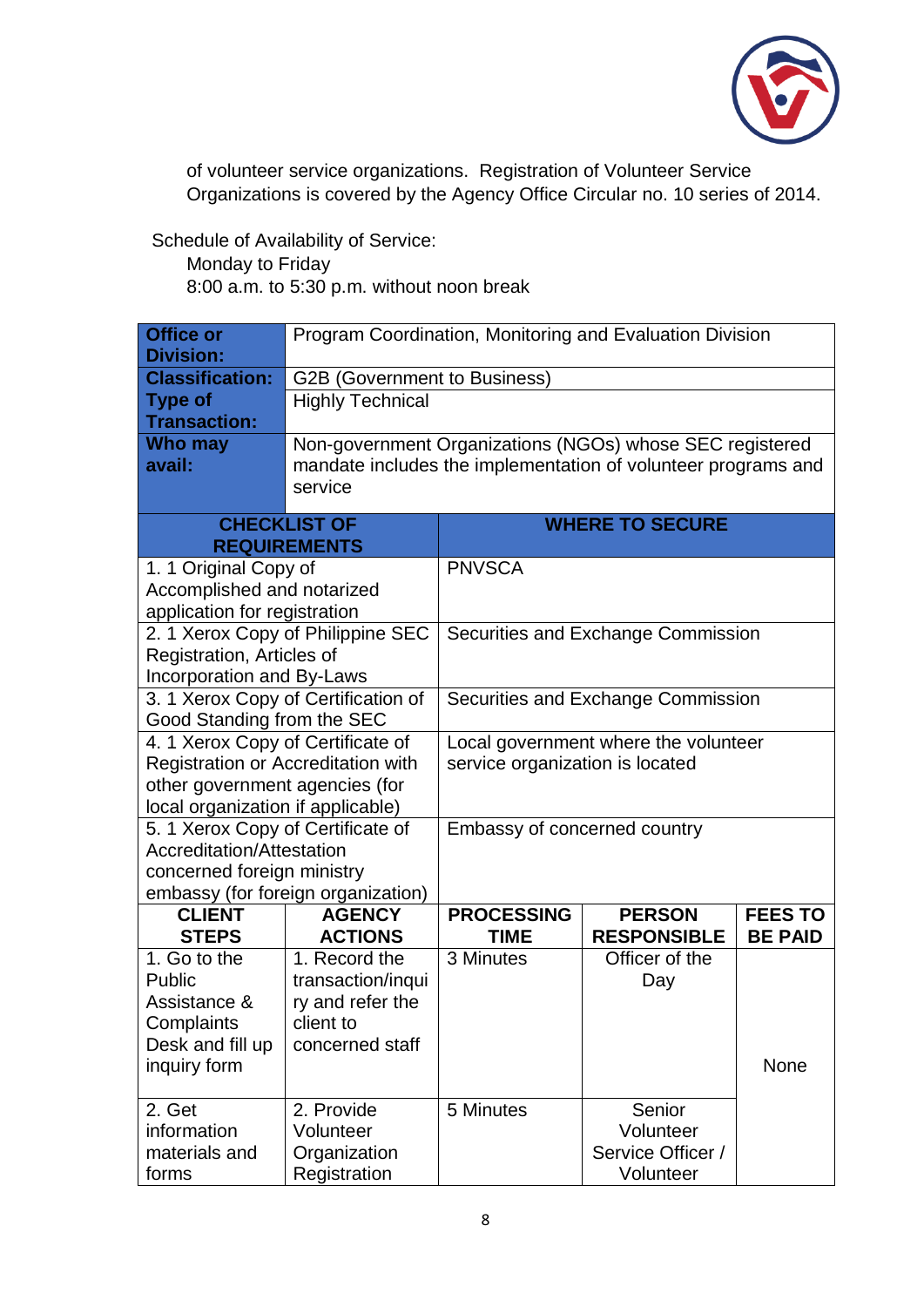

|                                                                                                             | Form and<br>guidelines                                                                                                                                                                                                                                                                                                                                                                         |        | <b>Service Officer</b><br>Ш<br>(Program<br>Coordination,<br>Monitoring and<br>Evaluation<br>Division)                                                     |      |
|-------------------------------------------------------------------------------------------------------------|------------------------------------------------------------------------------------------------------------------------------------------------------------------------------------------------------------------------------------------------------------------------------------------------------------------------------------------------------------------------------------------------|--------|-----------------------------------------------------------------------------------------------------------------------------------------------------------|------|
| 3. Submit<br>application<br>together with<br>all required<br>documents                                      | 3. Conduct<br>initial review on<br>the<br>completeness of<br>application<br>information and<br>documents.<br>Acknowledge<br>application,<br>advice client on<br>findings of initial<br>review and<br>provide<br>guidance on<br>how to complete<br>requirements, if<br>necessary,<br><b>Secures</b><br>background<br>information on<br>the applicant<br>from a<br>government<br>security agency | 3 Days | Senior<br>Volunteer<br>Service Officer /<br>Volunteer<br><b>Service Officer</b><br>(Program<br>Coordination,<br>Monitoring and<br>Evaluation<br>Division) | None |
| 4. Wait for<br>result of<br>technical<br>assessment<br>and<br>comply/complet<br>e requirements<br>as needed | 4. Conduct<br>detailed<br>review/evaluatio<br>n of the<br>organization's<br>merit to be a<br><b>VSO</b>                                                                                                                                                                                                                                                                                        | 3 Days | Senior<br>Volunteer<br>Service Officer /<br>Volunteer<br><b>Service Officer</b><br>Ш<br>(Program<br>Coordination,                                         |      |
|                                                                                                             | 4.1 Continuing<br>communication<br>with applicant<br>for clarifications<br>and completion<br>of required<br>information/doc<br>uments                                                                                                                                                                                                                                                          | 3 Days | Monitoring and<br>Evaluation<br>Division)                                                                                                                 |      |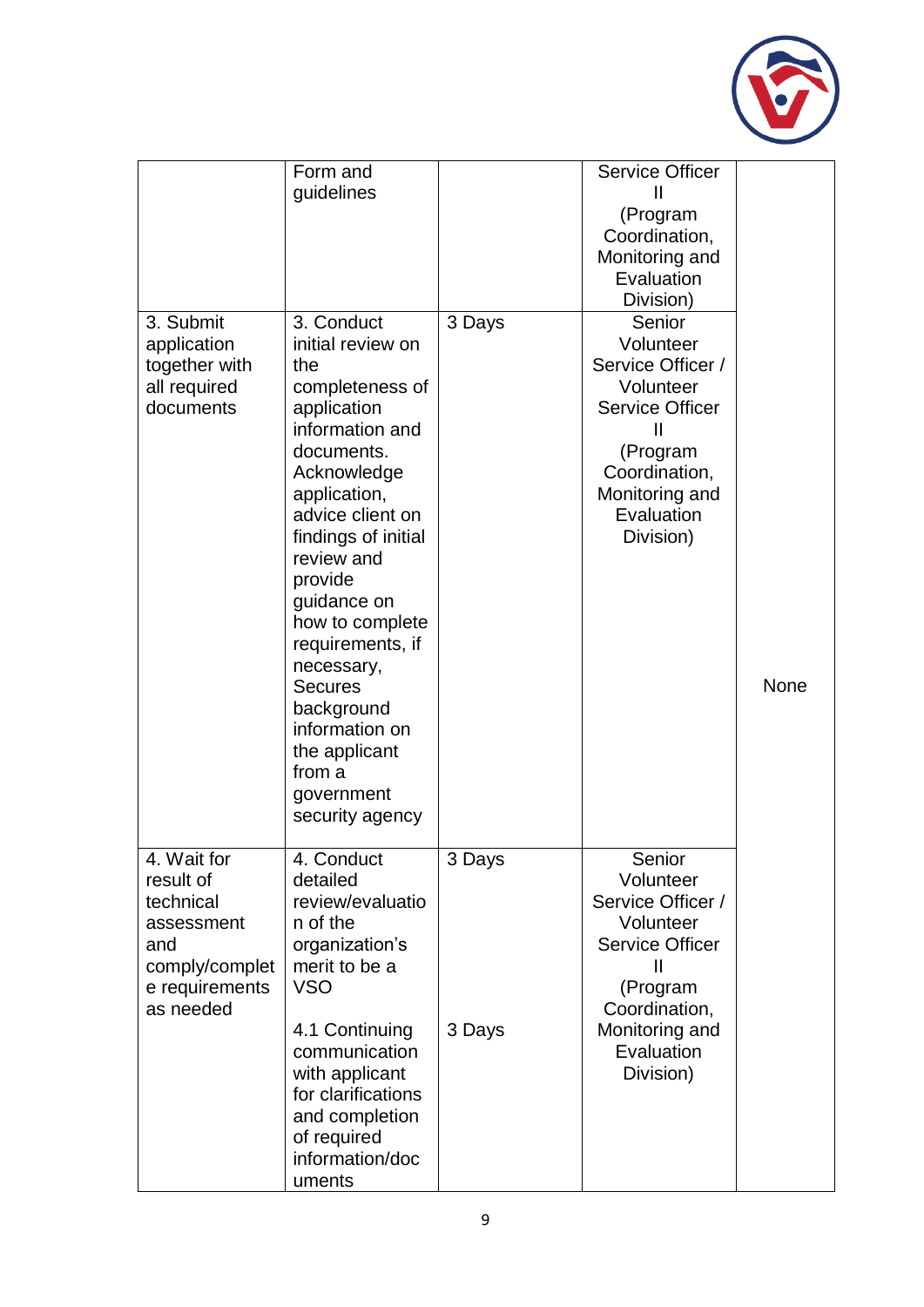

|                                    | including<br>validation of<br>information<br>given.<br>4.2 Advise<br>applicant on<br>final action. If<br>approved, send<br>approval letter<br>together with<br>the Certificate of<br><b>Registration &amp;</b><br>execution of a<br>MOA if<br>implementing<br>international<br>volunteer<br>program.<br>If disapproved,<br>send letter with<br>reason for<br>disapproval. | 3 Days                        |                                                                                                                                                                           | <b>None</b> |
|------------------------------------|---------------------------------------------------------------------------------------------------------------------------------------------------------------------------------------------------------------------------------------------------------------------------------------------------------------------------------------------------------------------------|-------------------------------|---------------------------------------------------------------------------------------------------------------------------------------------------------------------------|-------------|
| 5. Fill-up client<br>feedback form | 5. Get client's<br>filled-up<br>feedback form                                                                                                                                                                                                                                                                                                                             | 2 Minutes                     | Senior<br>Volunteer<br>Service Officer /<br>Volunteer<br><b>Service Officer</b><br>$\mathbf{I}$<br>(Program<br>Coordination,<br>Monitoring and<br>Evaluation<br>Division) |             |
|                                    | Total                                                                                                                                                                                                                                                                                                                                                                     | 15 Days, 10<br><b>Minutes</b> |                                                                                                                                                                           | <b>None</b> |

### **4. Request for Orientation on Volunteerism**

Description of the Service:

PNVSCA provides orientation on volunteerism to government agencies and private organizations to implement its mandate under Republic Act 9418 to undertake advocacy for the promotion and recognition of volunteerism as a tool for development. The orientation includes concepts and principles of volunteering and the modalities by which different sectors participate in volunteerism and work together to support the national development agenda.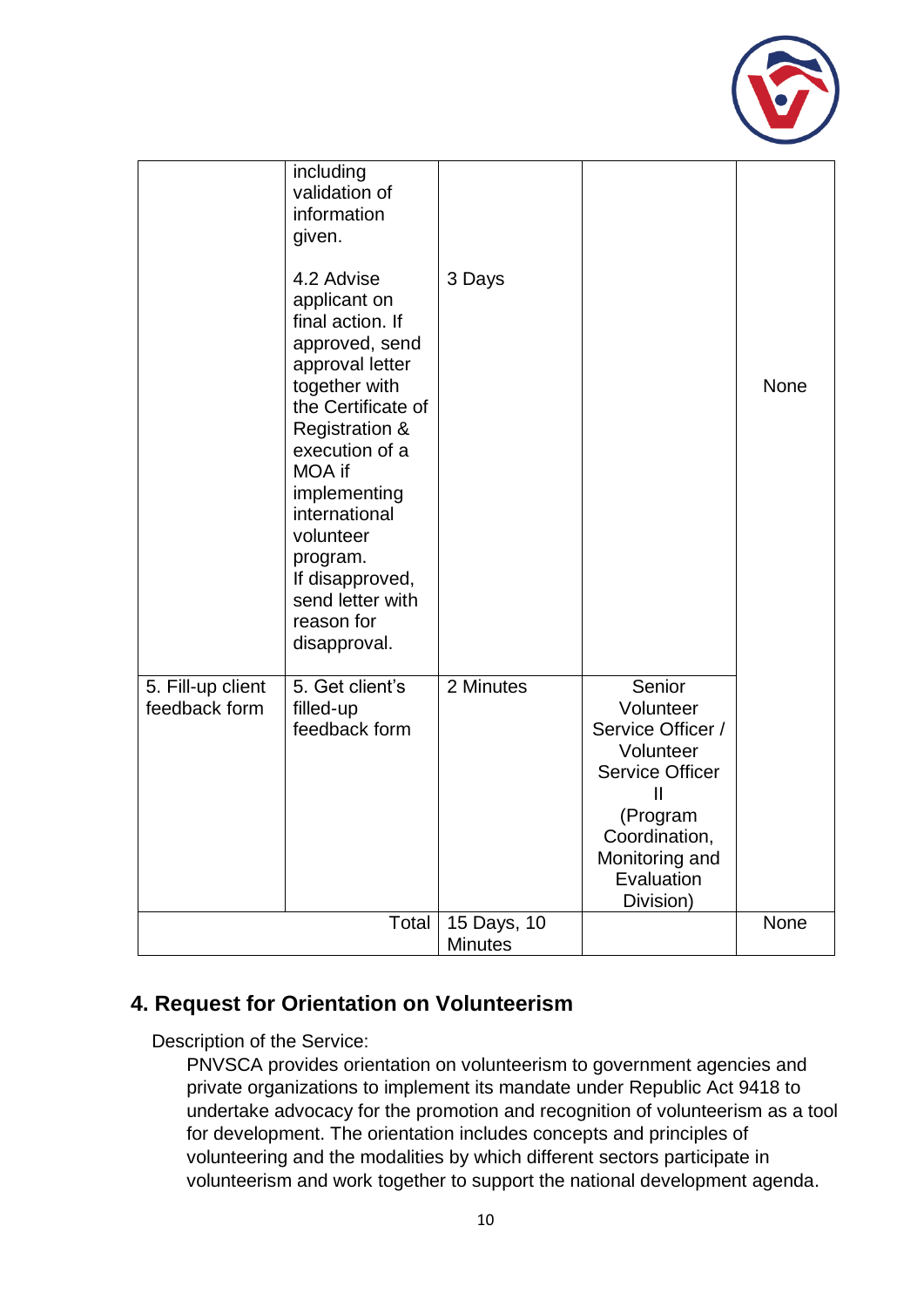

Schedule of Availability of Service:

Monday to Friday

| <b>Office or</b><br><b>Division:</b>                                                                                          | Policy, Advocacy and Technical Services Division                                                              |                                                                           |                                                                                               |                                  |  |
|-------------------------------------------------------------------------------------------------------------------------------|---------------------------------------------------------------------------------------------------------------|---------------------------------------------------------------------------|-----------------------------------------------------------------------------------------------|----------------------------------|--|
| <b>Classification:</b>                                                                                                        | G2G (Government to Government) and G2B (Government to<br>Business)                                            |                                                                           |                                                                                               |                                  |  |
| <b>Type of</b><br><b>Transaction:</b>                                                                                         | Simple                                                                                                        |                                                                           |                                                                                               |                                  |  |
| Who may<br>avail:                                                                                                             | National Government Agencies, Local Government Units, Non-<br>Government Organizations, Academic Institutions |                                                                           |                                                                                               |                                  |  |
| <b>CHECKLIST OF</b><br><b>REQUIREMENTS</b>                                                                                    |                                                                                                               | <b>WHERE TO SECURE</b>                                                    |                                                                                               |                                  |  |
| 1. 1 Original Copy of Letter of<br>Request<br>2. 1 Original Copy of PNVSCA<br>Request Form for Orientation on<br>Volunteerism |                                                                                                               | Client Policy, Advocacy and Technical<br><b>Services Division (PATSD)</b> |                                                                                               |                                  |  |
| <b>CLIENT</b><br><b>STEPS</b>                                                                                                 | <b>AGENCY</b><br><b>ACTIONS</b>                                                                               | <b>PROCESS</b><br><b>ING TIME</b>                                         | <b>PERSON</b><br><b>RESPONSIB</b><br>LE                                                       | <b>FEES TO BE</b><br><b>PAID</b> |  |
| 1. Go to the<br>Public<br>Assistance &<br>Complaints<br>Desk and fill up<br>inquiry form                                      | 1. Record the<br>transaction/inq<br>uiry and refer<br>the client to<br>concerned<br>staff                     | 3 Minutes                                                                 | Officer of the<br>Day                                                                         |                                  |  |
| 2. Wait at the<br>visitors<br>reception area                                                                                  | 2. Discuss the<br>requirement of<br>the request                                                               | 1 hour                                                                    | Senior VSO<br>(Policy,<br>Advocacy<br>and<br><b>Technical</b><br><b>Services</b><br>Division) | None                             |  |
| 3. Submit letter<br>of request and<br>request form or<br>letter of request<br>for resource<br>person on<br>volunteerism       | 3. Receive<br>letter of<br>request and<br>request form<br>or letter of<br>request                             | 5 Minutes                                                                 | Senior VSO<br>(Policy,<br>Advocacy<br>and<br>Technical<br><b>Services</b><br>Division)        |                                  |  |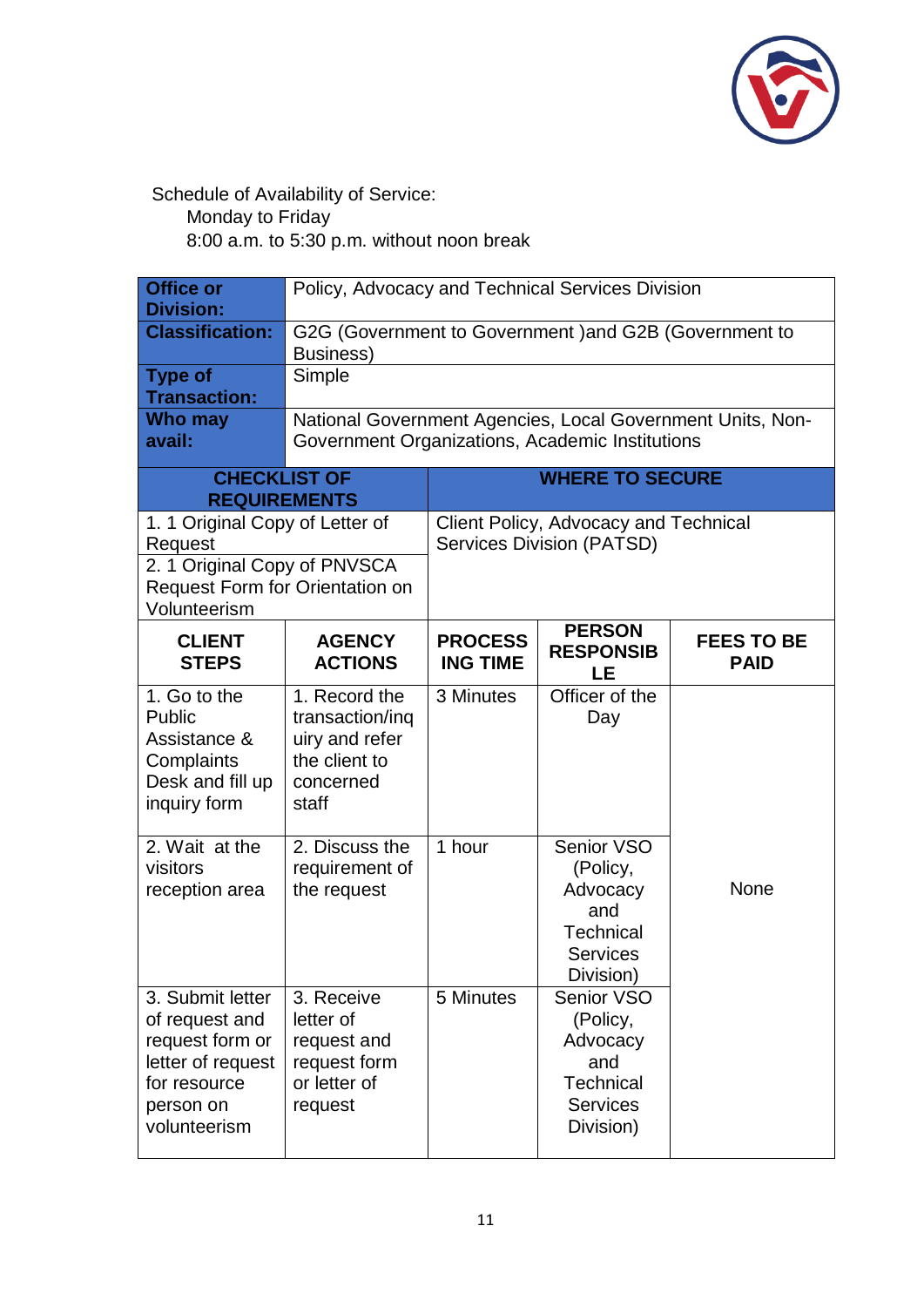

| 4. Wait for final<br>actions<br>whether<br>approved/disap<br>proved | 4. Evaluate the<br>request and<br>prepare the<br>appropriate<br>response | 2 Days, 4<br><b>Hours</b>                | Senior VSO<br>(Policy,<br>Advocacy<br>and<br><b>Technical</b><br><b>Services</b><br>Division) | <b>None</b> |
|---------------------------------------------------------------------|--------------------------------------------------------------------------|------------------------------------------|-----------------------------------------------------------------------------------------------|-------------|
| 5. Fill out and<br>submit Client<br>Feedback<br>Form.               | <b>Get Client</b><br>Feedback<br>Form.                                   | 2 Minutes                                | Senior VSO<br>(Policy,<br>Advocacy<br>and<br><b>Technical</b><br><b>Services</b><br>Division) |             |
|                                                                     | <b>Total</b>                                                             | 2 Days, 5<br>Hours, 10<br><b>Minutes</b> |                                                                                               | None        |

### **5. Request for Technical Services**

Description of the Service:

PNVSCA provides technical assistance in in setting-up and/or strengthening the volunteer program of government agencies and private organizations. The technical assistance includes policy advice, volunteer management sessions and provision of resource persons and reference materials.

Schedule of Availability of Service:

Monday to Friday

| <b>Office or</b>                     |                                                            | Policy, Advocacy and Technical Services Division      |  |  |
|--------------------------------------|------------------------------------------------------------|-------------------------------------------------------|--|--|
| <b>Division:</b>                     |                                                            |                                                       |  |  |
| <b>Classification:</b>               |                                                            | G2G (Government to Government) and G2B (Government to |  |  |
|                                      | <b>Business)</b>                                           |                                                       |  |  |
| Type of                              | Complex                                                    |                                                       |  |  |
| <b>Transaction:</b>                  |                                                            |                                                       |  |  |
| <b>Who may</b>                       | National Government Agencies, Local Government Units, Non- |                                                       |  |  |
| avail:                               | Government Organizations, Academic Institutions, Corporate |                                                       |  |  |
|                                      | Organizations                                              |                                                       |  |  |
|                                      |                                                            |                                                       |  |  |
| <b>CHECKLIST OF</b>                  |                                                            | <b>WHERE TO SECURE</b>                                |  |  |
|                                      | <b>REQUIREMENTS</b>                                        |                                                       |  |  |
| 1. Original Copy of Letter of        |                                                            | Client Policy, Advocacy and Technical                 |  |  |
| Services Division (PATSD)<br>request |                                                            |                                                       |  |  |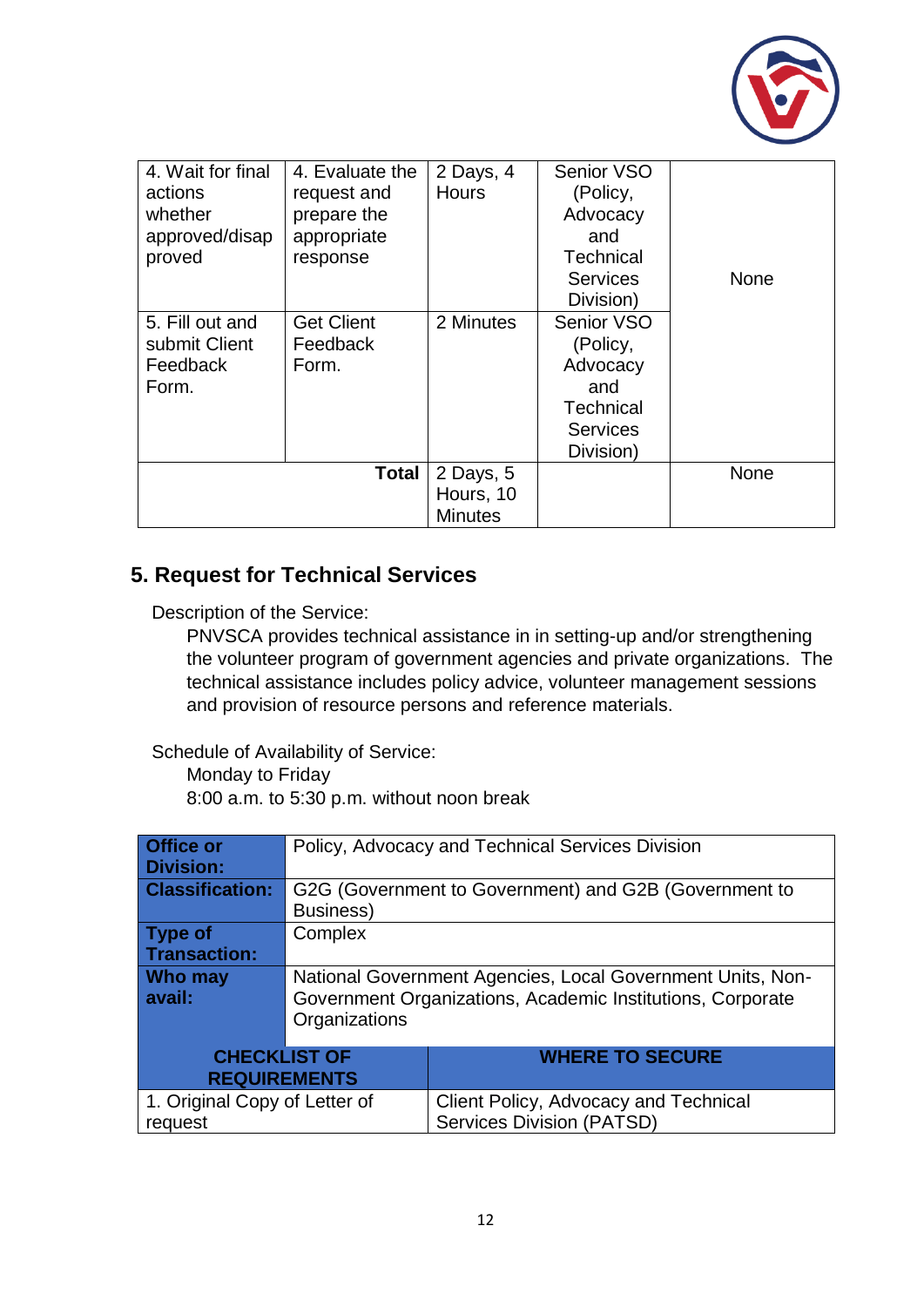

| 2. Original Copy of PNVSCA<br><b>Request Form for Technical</b><br><b>Assistance on Volunteerism</b>                                                                                       |                                                                                           |                                          |                                                                               |                                  |
|--------------------------------------------------------------------------------------------------------------------------------------------------------------------------------------------|-------------------------------------------------------------------------------------------|------------------------------------------|-------------------------------------------------------------------------------|----------------------------------|
| <b>CLIENT</b><br><b>STEPS</b>                                                                                                                                                              | <b>AGENCY</b><br><b>ACTIONS</b>                                                           | <b>PROCESSING</b><br><b>TIME</b>         | <b>PERSON</b><br><b>RESPONSIBLE</b>                                           | <b>FEES TO</b><br><b>BE PAID</b> |
| 1. Go to the<br>Public<br>Assistance &<br>Complaints<br>Desk and fill up<br>inquiry form                                                                                                   | 1. Record the<br>transaction/inq<br>uiry and refer<br>the client to<br>concerned<br>staff | $\overline{3}$ Minutes                   | Officer of the Day                                                            |                                  |
| 2. Wait at the<br>visitors<br>reception area                                                                                                                                               | 2. Discuss the<br>requirement of<br>the request                                           | 1 Hour                                   | Senior VSO<br>(Policy, Advocacy<br>and Technical<br>Services Division)        | None                             |
| 3. Submit letter<br>of request and<br>request form<br>for technical<br>assistance on<br>volunteerism to<br>the Policy,<br>Advocacy and<br><b>Technical</b><br><b>Services</b><br>Division. | 3. Receive<br>letter of<br>request or<br>request form                                     | 5 Minutes                                | <b>Senior VSO</b><br>(Policy, Advocacy<br>and Technical<br>Services Division) |                                  |
| 4. Wait for the<br>action/respons<br>e to the<br>request.                                                                                                                                  | 4. Evaluate the<br>request and<br>prepare the<br>appropriate<br>response.                 | 2 Days, 4<br><b>Hours</b>                | Senior VSO<br>(Policy, Advocacy<br>and Technical<br>Services Division)        | None                             |
| 5. Fill out and<br>submit Client<br>Feedback<br>Form.                                                                                                                                      | 5. Get Client<br>Feedback<br>Form.                                                        | 2 Minutes                                | Senior VSO<br>(Policy, Advocacy<br>and Technical<br>Services Division)        |                                  |
|                                                                                                                                                                                            | Total                                                                                     | 2 Days, 5<br>Hours, 10<br><b>Minutes</b> |                                                                               | None                             |

### **6. Processing of Request for Clearance of Filipino Overseas Volunteers**

Description of Service: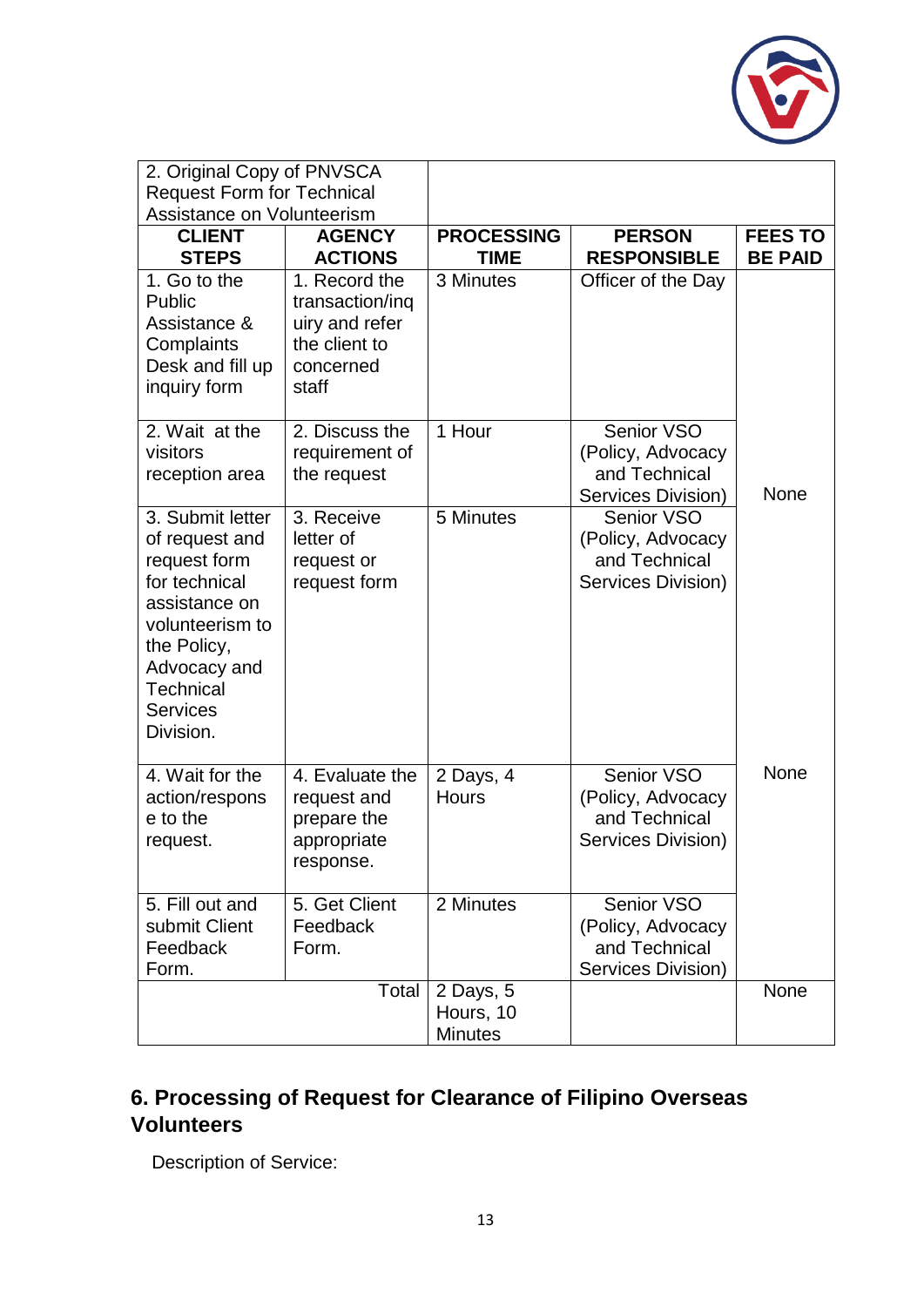

PNVSCA acts as clearing house for matters pertaining to international volunteer services as mandated in RA 9418 which is operationalized through the International Volunteer Service (IVS). The IVS is anchored on technical cooperation between the Philippines and partner countries as well as a window for cultural sharing and sustaining global goodwill. One of the program components is the deployment Filipino overseas volunteers.

The Filipino overseas volunteer deployment/assignment aims to provide technical assistance to the development programs and/or projects of disadvantaged countries and promotion of international solidarity and cultural understanding between the Philippines and the host country.

PNVSCA clears/endorse Filipino overseas volunteers to recognize their work in international development cooperation and ensure their protection and safety while doing their volunteer efforts overseas. Prerequisite to the clearance of individual volunteer is the registration of the volunteer sending organization with PNVSCA

Schedule of Availability of Service:

Monday to Friday 8:00 a.m. to 5:30 p.m. without noon break

| <b>Office or</b><br><b>Division:</b> | Program Coordination, Monitoring and Evaluation Division |                                                              |  |  |  |
|--------------------------------------|----------------------------------------------------------|--------------------------------------------------------------|--|--|--|
| <b>Classification:</b>               | G2C (Government to Citizen)                              |                                                              |  |  |  |
| <b>Type of</b>                       | Simple                                                   |                                                              |  |  |  |
| <b>Transaction:</b>                  |                                                          |                                                              |  |  |  |
| Who may                              |                                                          | Registered volunteer of Voluntary Service Overseas (VSO) and |  |  |  |
| avail:                               | United Nations Volunteer (UNV)                           |                                                              |  |  |  |
| <b>CHECKLIST OF</b>                  |                                                          | <b>WHERE TO SECURE</b>                                       |  |  |  |
|                                      | <b>REQUIREMENTS</b>                                      |                                                              |  |  |  |
| 1. 1 Xerox Copy of passport,         |                                                          |                                                              |  |  |  |
| visa and ticket                      |                                                          |                                                              |  |  |  |
| 2. 1 Original Copy of BI             |                                                          |                                                              |  |  |  |
| Clearance                            |                                                          |                                                              |  |  |  |
| 3. If government employee, 1         |                                                          |                                                              |  |  |  |
| Original Copy of approved leave      |                                                          |                                                              |  |  |  |
| of absence for the duration of       |                                                          |                                                              |  |  |  |
|                                      | volunteer assignment                                     |                                                              |  |  |  |
| 4. 1 Xerox Copy of the               |                                                          |                                                              |  |  |  |
| confirmation of acceptance,          |                                                          |                                                              |  |  |  |
| includes the summary of finance      |                                                          | VSO or UNV where the volunteer is a member.                  |  |  |  |
| and insurance package of             |                                                          |                                                              |  |  |  |
| support as attachment to the         |                                                          |                                                              |  |  |  |
| confirmation and the volunteer's     |                                                          |                                                              |  |  |  |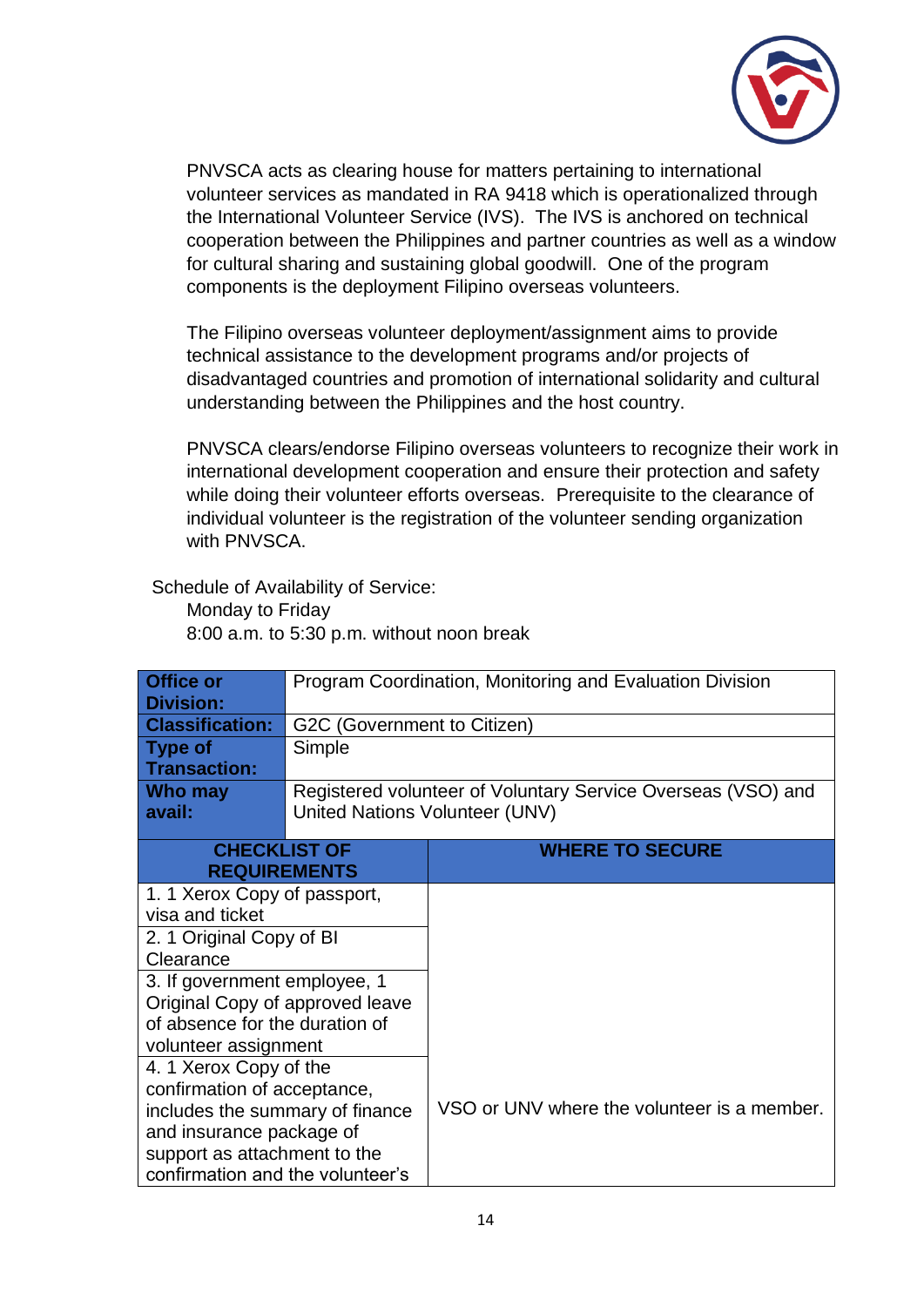

| commitment form that he/she will<br>return to the Philippines after<br>completion of service to be<br>signed between the volunteer<br>and VSOB. The confirmation of<br>acceptance should include the<br>specific host country<br>organization of the volunteer and<br>some stipulations of the<br>assignments.<br>5. 1 Xerox Copy of Description of<br>assignment<br>6. 1 Xerox Copy of Certification<br>form for returned volunteer<br>signed by LPI hosting the<br>volunteer (for returned volunteer) |                                                                                      |                                  |                                                                                                                             |                                  |
|---------------------------------------------------------------------------------------------------------------------------------------------------------------------------------------------------------------------------------------------------------------------------------------------------------------------------------------------------------------------------------------------------------------------------------------------------------------------------------------------------------|--------------------------------------------------------------------------------------|----------------------------------|-----------------------------------------------------------------------------------------------------------------------------|----------------------------------|
| 7. Registration form                                                                                                                                                                                                                                                                                                                                                                                                                                                                                    |                                                                                      | <b>PNVSCA</b>                    |                                                                                                                             |                                  |
| <b>CLIENT</b><br><b>STEPS</b>                                                                                                                                                                                                                                                                                                                                                                                                                                                                           | <b>AGENCY</b><br><b>ACTIONS</b>                                                      | <b>PROCESSING</b><br><b>TIME</b> | <b>PERSON</b><br><b>RESPONSIBLE</b>                                                                                         | <b>FEES TO</b><br><b>BE PAID</b> |
| 1. Submit the<br>checklist of<br>requirements                                                                                                                                                                                                                                                                                                                                                                                                                                                           | 1. Review the<br>submitted<br>documents                                              | 1 Day                            | <b>Volunteer Service</b><br><b>Officer II</b><br>(Program<br>Coordination,<br>Monitoring and<br>Evaluation<br>Division)     |                                  |
| 2. Pick-up the<br>endorsement<br>letter to Bureau<br>of Immigration<br>(BI) and<br><b>PNVSCA</b><br>issued ID                                                                                                                                                                                                                                                                                                                                                                                           | 2. Release of<br>the<br>endorsement<br>letter to BI and<br>issued ID as<br>volunteer | 5 Minutes                        | <b>Senior Volunteer</b><br><b>Service Officer</b><br>(Program<br>Coordination,<br>Monitoring and<br>Evaluation<br>Division) | None                             |
| 3. Fill-up client<br>feedback form                                                                                                                                                                                                                                                                                                                                                                                                                                                                      | 3. Get client's<br>filled-up<br>feedback form                                        | 2 Minutes                        | <b>Senior Volunteer</b><br><b>Service Officer</b><br>(Program<br>Coordination,<br>Monitoring and<br>Evaluation<br>Division) |                                  |
| <b>Total</b>                                                                                                                                                                                                                                                                                                                                                                                                                                                                                            |                                                                                      | 1 Day, 7<br><b>Minutes</b>       |                                                                                                                             | None                             |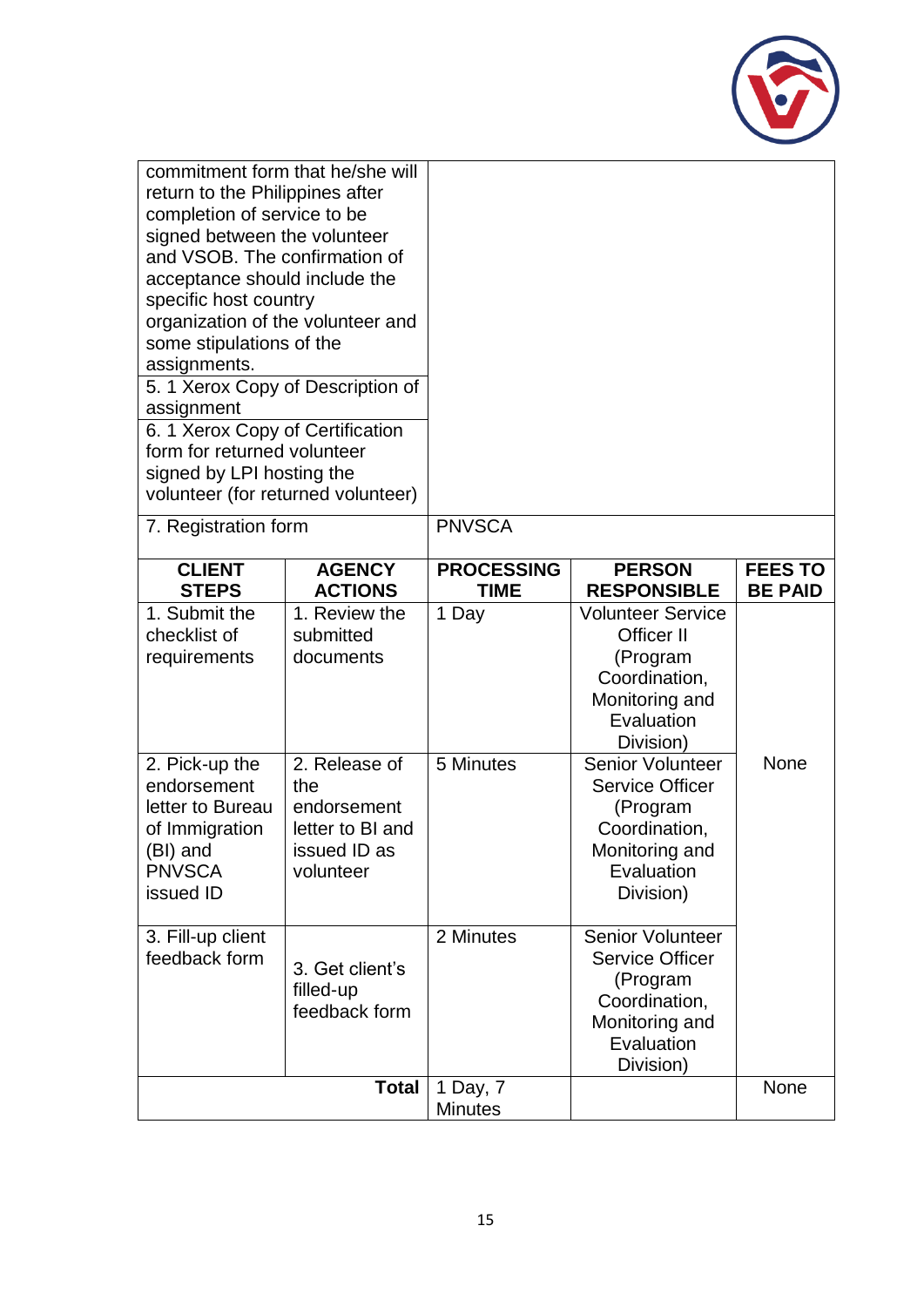

# **Central/Head Office**

**Internal Services**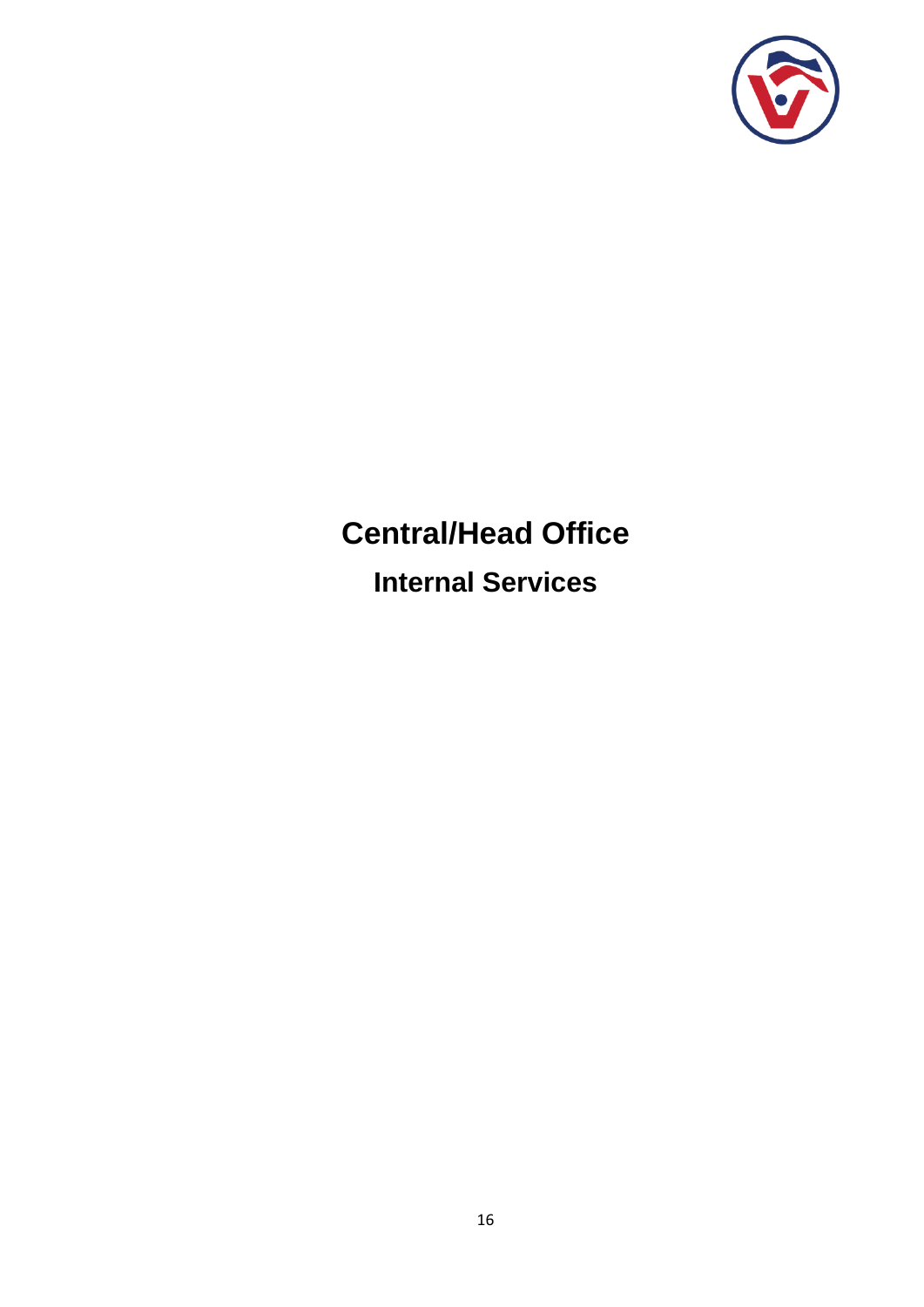

# **1. Processing of Leave Application**

| <b>Office or</b><br><b>Division:</b>                                                         | Administrative, Financial and Management Division                                                                                                                                                  |                   |                                   |                |  |
|----------------------------------------------------------------------------------------------|----------------------------------------------------------------------------------------------------------------------------------------------------------------------------------------------------|-------------------|-----------------------------------|----------------|--|
| <b>Classification:</b>                                                                       | G2G (Government to Government)                                                                                                                                                                     |                   |                                   |                |  |
| <b>Type of</b>                                                                               | Simple                                                                                                                                                                                             |                   |                                   |                |  |
| <b>Transaction:</b>                                                                          |                                                                                                                                                                                                    |                   |                                   |                |  |
| Who may                                                                                      | PNVSCA officials and employees                                                                                                                                                                     |                   |                                   |                |  |
| avail:                                                                                       |                                                                                                                                                                                                    |                   |                                   |                |  |
|                                                                                              | <b>CHECKLIST OF REQUIREMENTS</b>                                                                                                                                                                   |                   | <b>WHERE TO SECURE</b>            |                |  |
| 1. 1 Original Copy of Leave                                                                  |                                                                                                                                                                                                    |                   | Common Rack in the Admin Division |                |  |
| <b>Application Form</b>                                                                      |                                                                                                                                                                                                    |                   |                                   |                |  |
|                                                                                              |                                                                                                                                                                                                    |                   |                                   |                |  |
| <b>CLIENT</b>                                                                                | <b>AGENCY</b>                                                                                                                                                                                      | <b>PROCESSING</b> | <b>PERSON</b>                     | <b>FEES TO</b> |  |
| <b>STEPS</b>                                                                                 | <b>ACTIONS</b>                                                                                                                                                                                     | <b>TIME</b>       | <b>RESPONSIBLE</b>                | <b>BE PAID</b> |  |
| 1. Submit 2<br>copies of leave<br>application<br>form to Human<br>Resource (HR)<br>Personnel | 1. Accept leave<br>application form<br>and indicate the<br>accumulated VL<br>and SL balances<br>as of end of the<br>previous month<br>and assign<br>control number<br>and return back<br>to client | 1 Minute          | <b>HR Personnel</b>               | <b>None</b>    |  |
| 2. Submit to<br><b>Division Chief</b><br>the leave<br>application<br>form                    | 2. The DC affix<br>his/her signature<br>for<br>recommending<br>approval, forward<br>the leave<br>application form<br>to the Office of<br>the ED                                                    | 1 Minute          | DC concern                        | <b>None</b>    |  |
|                                                                                              | 2.1 The Admin.<br>Asst. (AA) of the<br>OED accept the<br>leave application<br>and secure the                                                                                                       | 2 Minutes         | Adminitrative<br>Assistant        |                |  |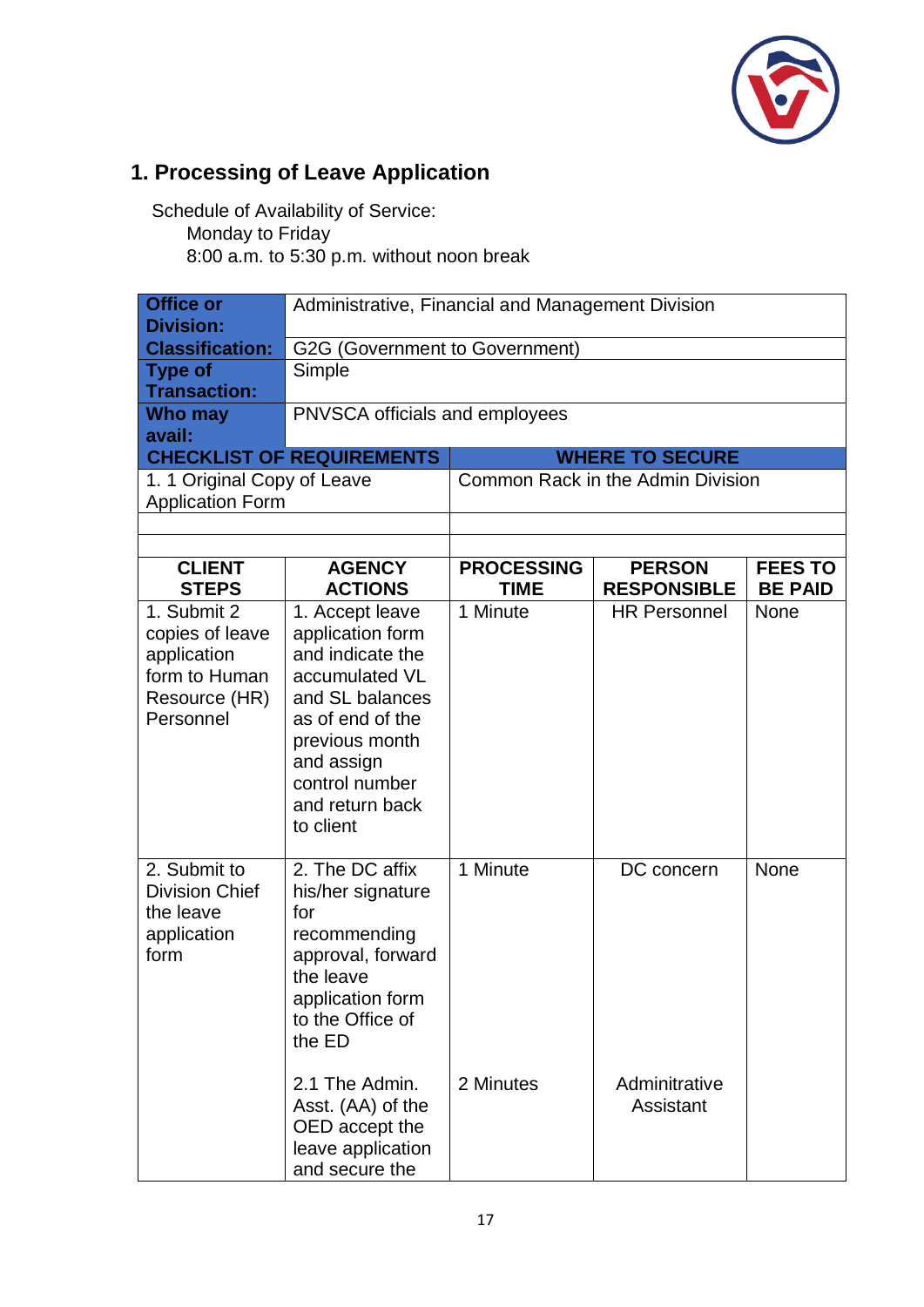

| signature of the<br>OED for<br>approval/disappro<br>val. If<br>disapproved,<br>indicate the<br>reason. The AA<br>shall forward the<br>approved/dis-<br>approved leave<br>application to the<br><b>HR Personnel</b><br>2.2 The HR<br>Personnel file a<br>copy and furnish<br>the client the<br>other copy. | 1 Minute  | <b>HR Personnel</b> |      |
|-----------------------------------------------------------------------------------------------------------------------------------------------------------------------------------------------------------------------------------------------------------------------------------------------------------|-----------|---------------------|------|
| <b>Total</b>                                                                                                                                                                                                                                                                                              | 5 Minutes |                     | None |

### **2. Request for Local Travel Order (LTO)**

| <b>Office or</b><br>Division:      | Administrative, Financial and Management Division |                                 |                        |                |  |
|------------------------------------|---------------------------------------------------|---------------------------------|------------------------|----------------|--|
| <b>Classification:</b>             | G2G (Government to Government)                    |                                 |                        |                |  |
| <b>Type of</b>                     | Simple                                            |                                 |                        |                |  |
| <b>Transaction:</b>                |                                                   |                                 |                        |                |  |
| Who may                            | <b>PNVSCA officials and employees</b>             |                                 |                        |                |  |
| avail:                             |                                                   |                                 |                        |                |  |
|                                    | <b>CHECKLIST OF</b>                               |                                 | <b>WHERE TO SECURE</b> |                |  |
|                                    | <b>REQUIREMENTS</b>                               |                                 |                        |                |  |
| 1. 1 Original Copy of Request      |                                                   | <b>Division Chief Concerned</b> |                        |                |  |
| note of DC with details of travel  |                                                   |                                 |                        |                |  |
| and attach letter of invitation if |                                                   |                                 |                        |                |  |
| applicable                         |                                                   |                                 |                        |                |  |
| <b>CLIENT</b>                      | <b>AGENCY</b>                                     | <b>PROCESSING</b>               | <b>PERSON</b>          | <b>FEES TO</b> |  |
| <b>STEPS</b>                       | <b>ACTIONS</b>                                    | <b>TIME</b>                     | <b>RESPONSIBLE</b>     | <b>BE PAID</b> |  |
| 1. Submit the                      | 1. Prepare the                                    | 5 Minutes                       | <b>HR Personnel</b>    | <b>None</b>    |  |
| request note of                    | LTO and submit                                    |                                 |                        |                |  |
| DC to Human                        | to DC                                             |                                 |                        |                |  |
| Resource (HR)                      | concerned for                                     |                                 |                        |                |  |
| Personnel with                     | initials                                          |                                 |                        |                |  |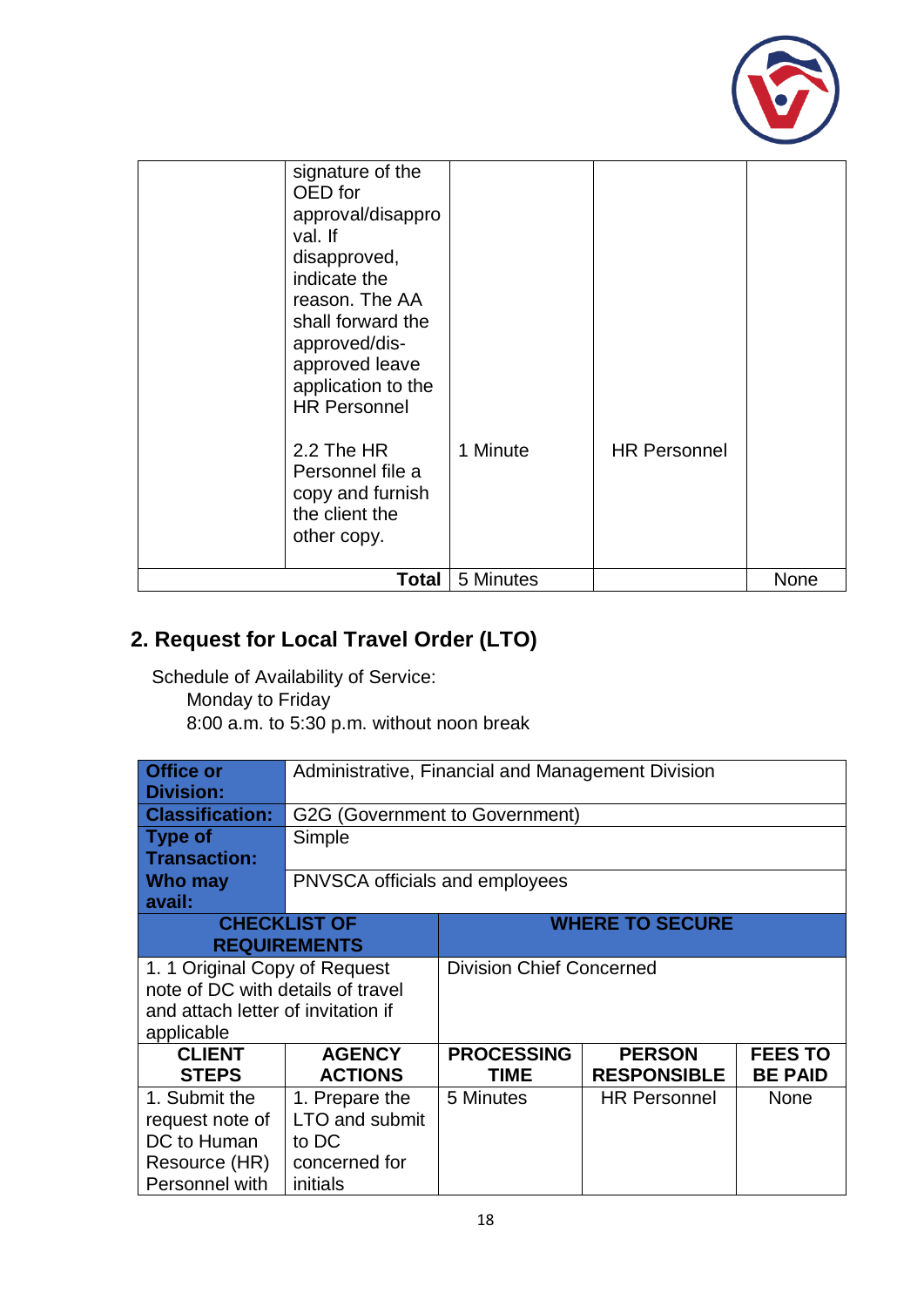

| attachment of<br>letter of<br>invitation if<br>applicable | 1.1 The DC affix<br>his/her initials<br>for<br>recommending<br>approval,<br>forward the LTO<br>form to the<br>Office of the ED                                                                                                                                                                                             | 1 Minute  | DC concern                  |             |
|-----------------------------------------------------------|----------------------------------------------------------------------------------------------------------------------------------------------------------------------------------------------------------------------------------------------------------------------------------------------------------------------------|-----------|-----------------------------|-------------|
|                                                           | 1.2 The Admin.<br>Asst. (AA) of the<br>OED accept the<br>LTO form and<br>secure the<br>signature of the<br>OED for<br>approval/disapp<br>roval. If<br>disapproved,<br>indicate the<br>reason. The AA<br>shall forward the<br>approved/disap<br>proved LTO to<br>the HR<br>Personnel for<br>assigning the<br>control number | 2 Minutes | Administrative<br>Assistant |             |
| 2. Get a copy<br>of LTO from<br><b>HR Personnel</b>       | 2. The HR<br>Personnel file a<br>copy and furnish<br>the client the<br>other copy.                                                                                                                                                                                                                                         | 1 Minute  | <b>HR Personnel</b>         | <b>None</b> |
|                                                           | <b>Total</b>                                                                                                                                                                                                                                                                                                               | 9 Minutes |                             | None        |

# **3. Request for approval of GSIS Loan**

| <b>Office or</b> | Administrative, Financial and Management Division     |
|------------------|-------------------------------------------------------|
| <b>Division:</b> |                                                       |
|                  | <b>Classification:</b> G2G (Government to Government) |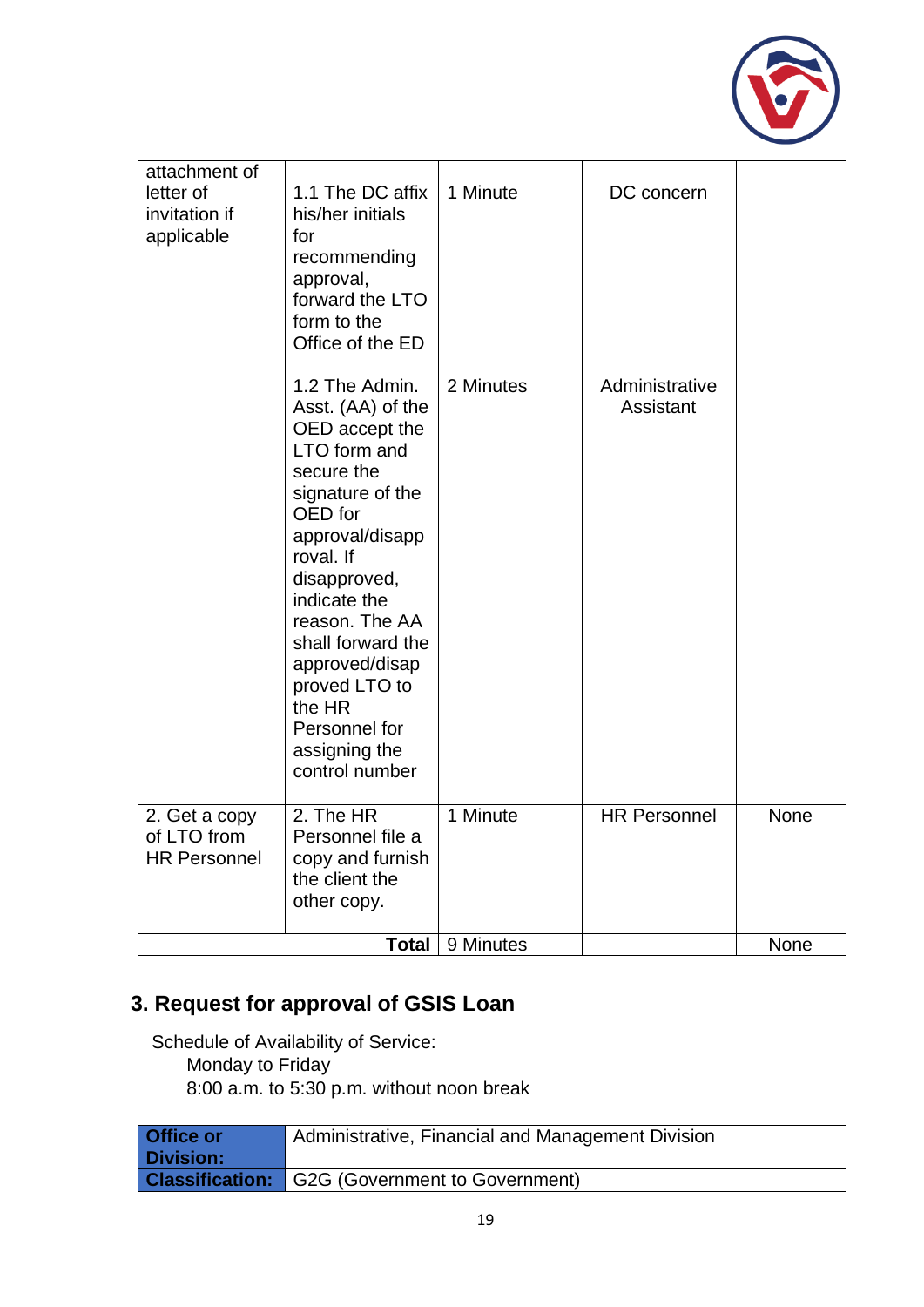

| <b>Type of</b><br><b>Transaction:</b>                                                                                                             | Simple                                                                                                                                                                                           |                                  |                                                |                                  |  |
|---------------------------------------------------------------------------------------------------------------------------------------------------|--------------------------------------------------------------------------------------------------------------------------------------------------------------------------------------------------|----------------------------------|------------------------------------------------|----------------------------------|--|
| <b>Who may</b><br>avail:                                                                                                                          |                                                                                                                                                                                                  | PNVSCA officials and employees   |                                                |                                  |  |
|                                                                                                                                                   | <b>CHECKLIST OF</b><br><b>REQUIREMENTS</b>                                                                                                                                                       |                                  | <b>WHERE TO SECURE</b>                         |                                  |  |
| 1. 1 Xerox Copy of Payslip of the<br>current month                                                                                                |                                                                                                                                                                                                  | <b>HR Personnel</b>              |                                                |                                  |  |
|                                                                                                                                                   |                                                                                                                                                                                                  |                                  |                                                |                                  |  |
| <b>CLIENT</b><br><b>STEPS</b>                                                                                                                     | <b>AGENCY</b><br><b>ACTIONS</b>                                                                                                                                                                  | <b>PROCESSING</b><br><b>TIME</b> | <b>PERSON</b><br><b>RESPONSIBLE</b>            | <b>FEES TO</b><br><b>BE PAID</b> |  |
| 1. Inform the<br>Authorized<br>Administrative<br>Officer (AAO)<br>that loan<br>application was<br>filed in the<br><b>GSIS website</b><br>platform | 1. The AAO will<br>open the GSIS<br>website and<br>check if loan<br>was filed. If<br>filed, approve or<br>disapprove. If<br>the loan was<br>disapproved<br>inform the<br>member on the<br>reason | 5 Minutes                        | Authorized<br>Administrative<br><b>Officer</b> | None                             |  |
| 2. Check the<br><b>GSIS-UMID-</b><br>ATM card for<br>the loan<br>proceeds                                                                         | 2. Deduct from<br>the payroll the<br>monthly<br>amortization<br>based on the<br>monthly billing<br>from GSIS                                                                                     | 5 Minutes                        | <b>HR Personnel</b>                            | <b>None</b>                      |  |
|                                                                                                                                                   | <b>Total</b>                                                                                                                                                                                     | 10 Minutes                       |                                                | <b>None</b>                      |  |

### **4. Request for Office Clearance**

| Office or<br><b>Division:</b> | Administrative, Financial and Management Division     |
|-------------------------------|-------------------------------------------------------|
|                               | <b>Classification:</b> G2G (Government to Government) |
| Type of                       | Simple                                                |
| <b>Transaction:</b>           |                                                       |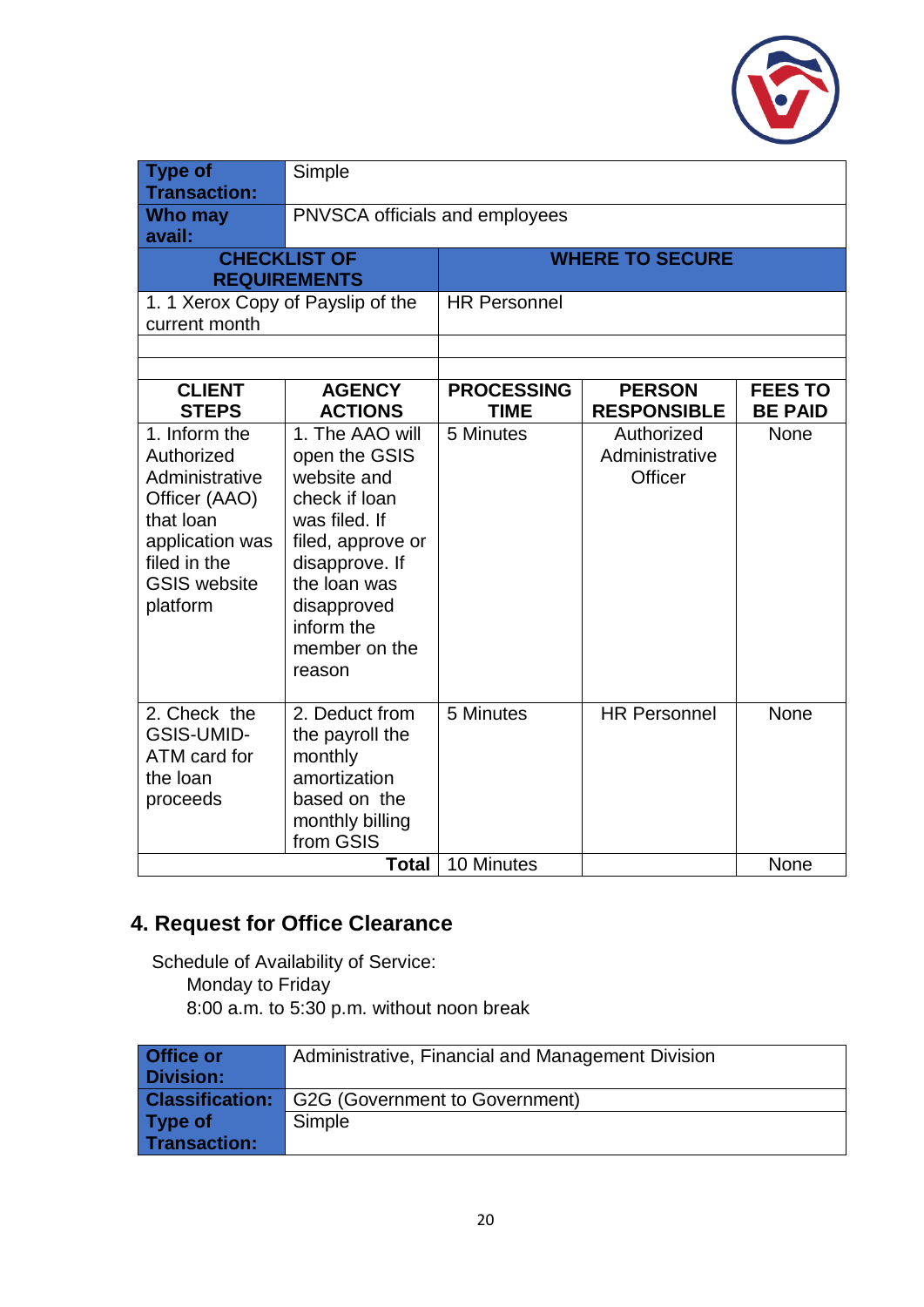

| <b>Who may</b><br>avail:                                                                                                                             | PNVSCA officials and employees                                                                                                                                                                      |                                  |                                     |                                  |
|------------------------------------------------------------------------------------------------------------------------------------------------------|-----------------------------------------------------------------------------------------------------------------------------------------------------------------------------------------------------|----------------------------------|-------------------------------------|----------------------------------|
|                                                                                                                                                      | <b>CHECKLIST OF</b><br><b>REQUIREMENTS</b>                                                                                                                                                          | <b>WHERE TO SECURE</b>           |                                     |                                  |
| 1. 1 Original Copy of Clearance<br>Form                                                                                                              |                                                                                                                                                                                                     | <b>HR Personnel</b>              |                                     |                                  |
| <b>CLIENT</b><br><b>STEPS</b>                                                                                                                        | <b>AGENCY</b><br><b>ACTIONS</b>                                                                                                                                                                     | <b>PROCESSING</b><br><b>TIME</b> | <b>PERSON</b><br><b>RESPONSIBLE</b> | <b>FEES TO</b><br><b>BE PAID</b> |
| 1. Submit the<br>clearance form<br>to Human<br>Resource (HR)<br>Personnel with<br>attach<br>letter/memo<br>addressed to<br>the Head of the<br>Agency | 1. The HR<br>Personnel shall<br>indicate the<br>control number<br>of the clearance<br>form and sign<br>the portion for<br>HR concerned                                                              | 10 Minutes                       | <b>HR Personnel</b>                 | <b>None</b>                      |
| 2. Secure the<br>signature of all<br>accountable<br>officers<br>indicated in the<br>clearance form                                                   | 2. The<br>accountable<br>officers shall<br>affix their<br>signatures in the<br>clearance form<br>if the client has<br>no obligation<br>and/or<br>assignment to<br>be<br>accomplished/s<br>ubmitted. | 5 Minutes                        | Accountable<br>Officer              | <b>None</b>                      |
| 3. Furnish the<br><b>HR Personnel</b><br>a copy of the<br>duly signed<br>Office<br>Clearance                                                         | 3. The copy of<br>the clearance<br>must be kept in<br>the 201 file of<br>the client                                                                                                                 | 1 Minute                         | <b>HR Personnel</b>                 | <b>None</b>                      |
|                                                                                                                                                      | <b>Total</b>                                                                                                                                                                                        | 16 Minutes                       |                                     | None                             |

### **5. Request for Authority to Travel Abroad**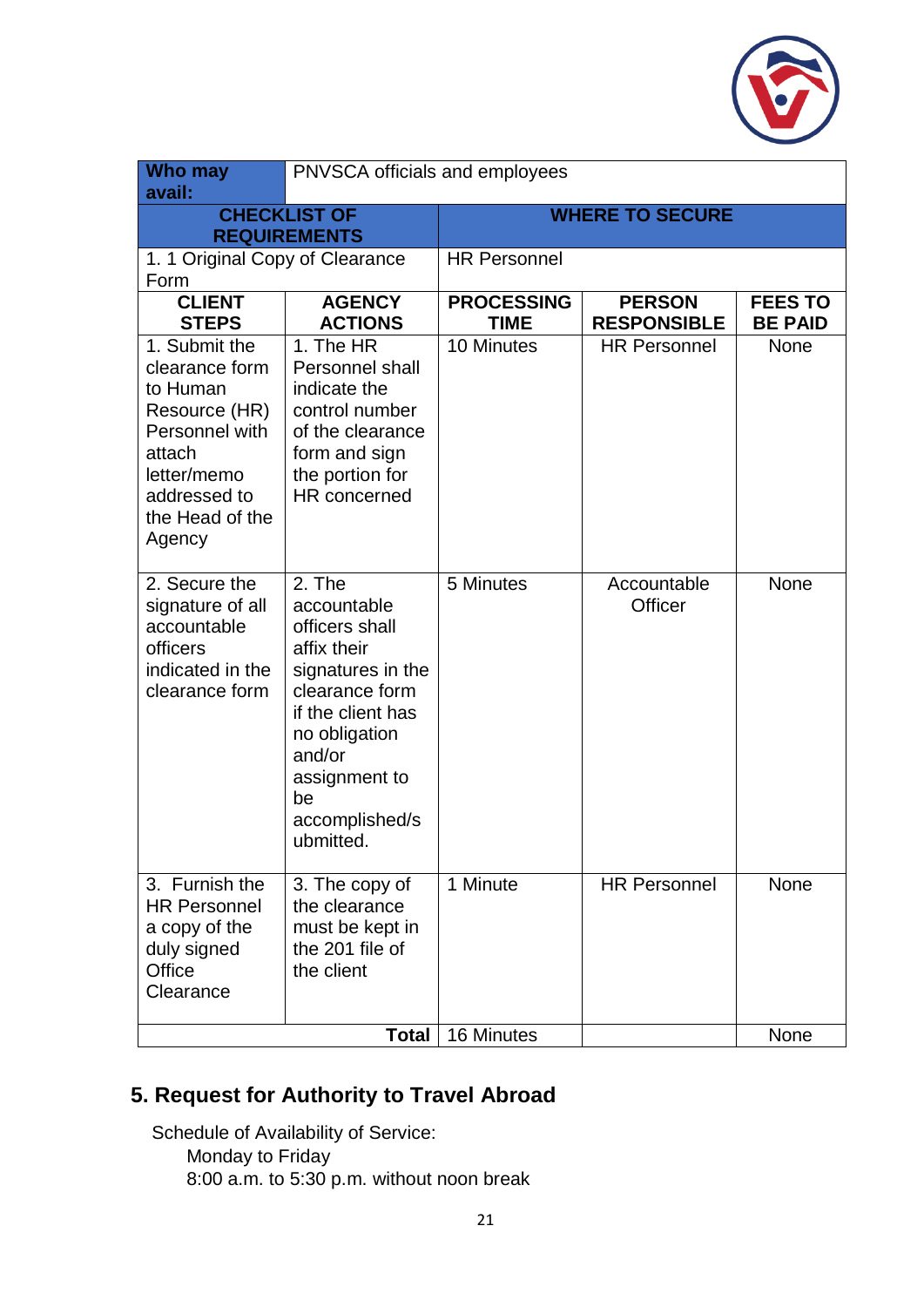

| <b>Office or</b><br><b>Division:</b>                                                           | Administrative, Financial and Management Division                                                                                                                             |                                  |                                     |                                  |
|------------------------------------------------------------------------------------------------|-------------------------------------------------------------------------------------------------------------------------------------------------------------------------------|----------------------------------|-------------------------------------|----------------------------------|
| <b>Classification:</b>                                                                         | G2G (Government to Government)                                                                                                                                                |                                  |                                     |                                  |
| <b>Type of</b><br><b>Transaction:</b>                                                          | Simple                                                                                                                                                                        |                                  |                                     |                                  |
| Who may<br>avail:                                                                              | PNVSCA officials and employees                                                                                                                                                |                                  |                                     |                                  |
|                                                                                                | <b>CHECKLIST OF</b>                                                                                                                                                           |                                  | <b>WHERE TO SECURE</b>              |                                  |
|                                                                                                | <b>REQUIREMENTS</b>                                                                                                                                                           |                                  |                                     |                                  |
| 1. 1 Original Copy of Leave<br><b>Application Form</b>                                         |                                                                                                                                                                               | <b>HR Common File Rack</b>       |                                     |                                  |
|                                                                                                |                                                                                                                                                                               |                                  |                                     |                                  |
|                                                                                                |                                                                                                                                                                               |                                  |                                     |                                  |
| <b>CLIENT</b><br><b>STEPS</b>                                                                  | <b>AGENCY</b><br><b>ACTIONS</b>                                                                                                                                               | <b>PROCESSING</b><br><b>TIME</b> | <b>PERSON</b><br><b>RESPONSIBLE</b> | <b>FEES TO</b><br><b>BE PAID</b> |
| 1. Submit duly<br>approved leave<br>application<br>form to Human<br>Resource (HR)<br>Personnel | 1. Prepare 2<br>copies<br>Authority to<br><b>Travel Abroad</b><br>with control<br>number and ask<br>the Chief AO to<br>affix his initials<br>and return back<br>to the client | 1 Minute                         | <b>HR Personnel</b>                 | <b>None</b>                      |
| 2. Submit the<br>Authority to<br><b>Travel Abroad</b><br>to the DC<br>concerned                | 2. The DC affix<br>his/her initials<br>for<br>recommending<br>approval,<br>forward the<br>Authority to<br><b>Travel Abroad</b><br>Form to the<br><b>OED</b>                   | 1 Minute                         | DC concern                          | None                             |
| 3. Get a copy<br>of Travel Order<br>from the HR                                                | 3. The Admin.<br>Asst. (AA) of the<br>OED accept the<br>Authority to<br><b>Travel Form and</b><br>secure the<br>signature of the<br>OED for<br>approval/disapp<br>roval. If   | 2 Minutes                        | Administrative<br>Assistant         | None                             |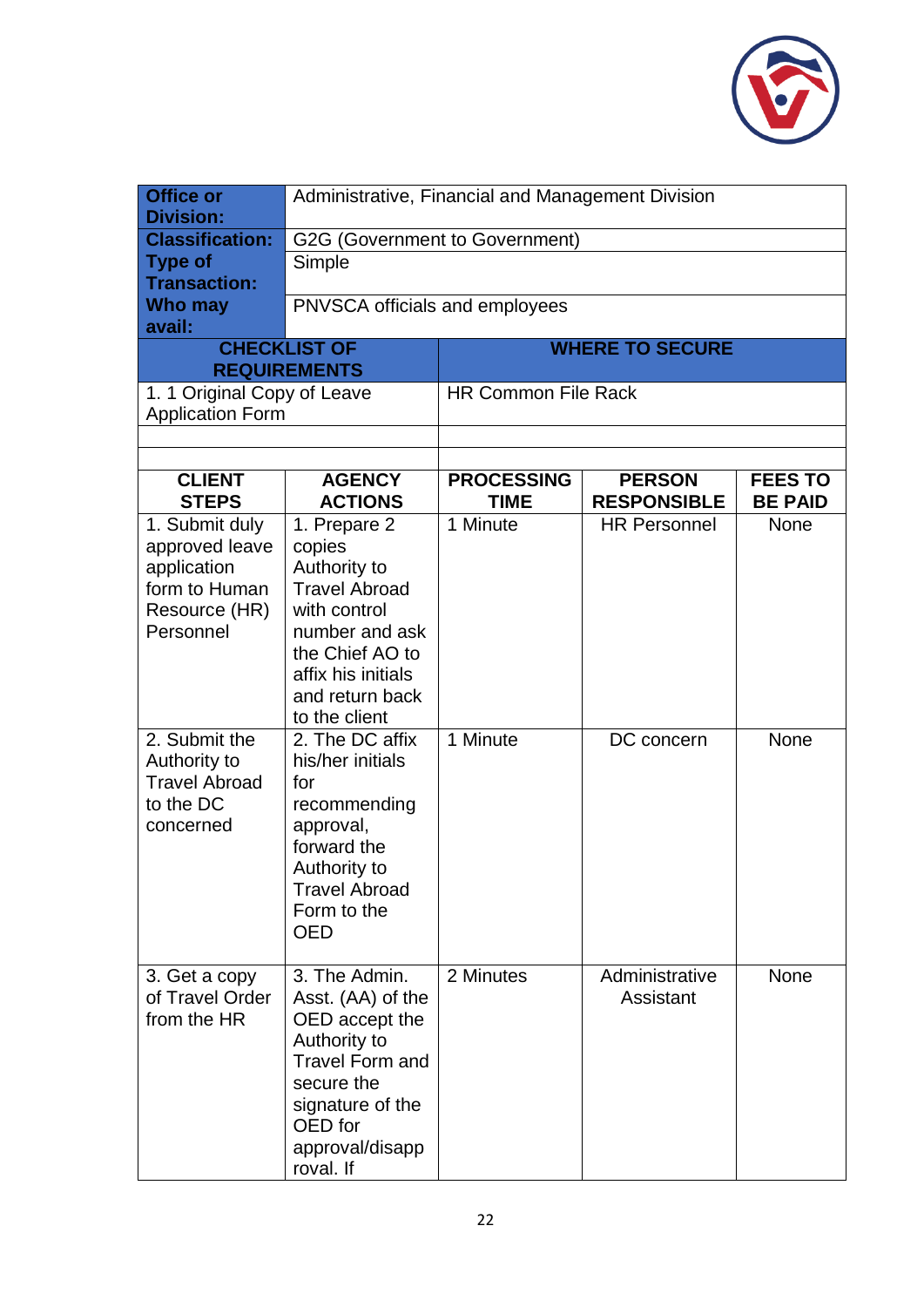

| disapproved,<br>indicate the<br>reason. The AA<br>shall forward the<br>approved/disap<br>proved Authority<br>To Travel to the<br><b>HR Personnel</b><br>3.1 The HR<br>Personnel file a<br>copy and furnish<br>the client the<br>other copy. | 1 Minute  | <b>HR Personnel</b> | <b>None</b> |
|---------------------------------------------------------------------------------------------------------------------------------------------------------------------------------------------------------------------------------------------|-----------|---------------------|-------------|
| Total                                                                                                                                                                                                                                       | 5 Minutes |                     | None        |

# **6. Request for Transport Service**

| <b>Office or</b><br><b>Division:</b><br><b>Classification:</b><br><b>Type of</b><br><b>Transaction:</b><br>Who may | Administrative, Financial and Management Division<br>G2G (Government to Government)<br>Simple<br>PNVSCA officials and employees |                                  |                                     |                                  |
|--------------------------------------------------------------------------------------------------------------------|---------------------------------------------------------------------------------------------------------------------------------|----------------------------------|-------------------------------------|----------------------------------|
| avail:<br><b>REQUIREMENTS</b>                                                                                      | <b>CHECKLIST OF</b><br><b>WHERE TO SECURE</b>                                                                                   |                                  |                                     |                                  |
| 1. 1 Original Copy of Request<br>Form                                                                              |                                                                                                                                 | <b>Common File Rack</b>          |                                     |                                  |
| <b>CLIENT</b><br><b>STEPS</b>                                                                                      | <b>AGENCY</b><br><b>ACTIONS</b>                                                                                                 | <b>PROCESSING</b><br><b>TIME</b> | <b>PERSON</b><br><b>RESPONSIBLE</b> | <b>FEES TO</b><br><b>BE PAID</b> |
| 1. Submit duly<br>filled-up<br><b>Request Form</b><br>to Chief<br>Administrative<br>Officer.                       | 1. The Chief AO<br>review the<br><b>Request Form</b><br>and affix his<br>initials in the<br>name of ED and<br>forward to OED    | 30 Seconds                       | Chief<br>Administrative<br>Officer  | None                             |
| 2. Forward the<br>initialed<br>request form to                                                                     | 2. The Admin.<br>Asst. (AA) of the<br>OED accept the                                                                            | 1 Minute                         | Administrative<br>Assistant         | <b>None</b>                      |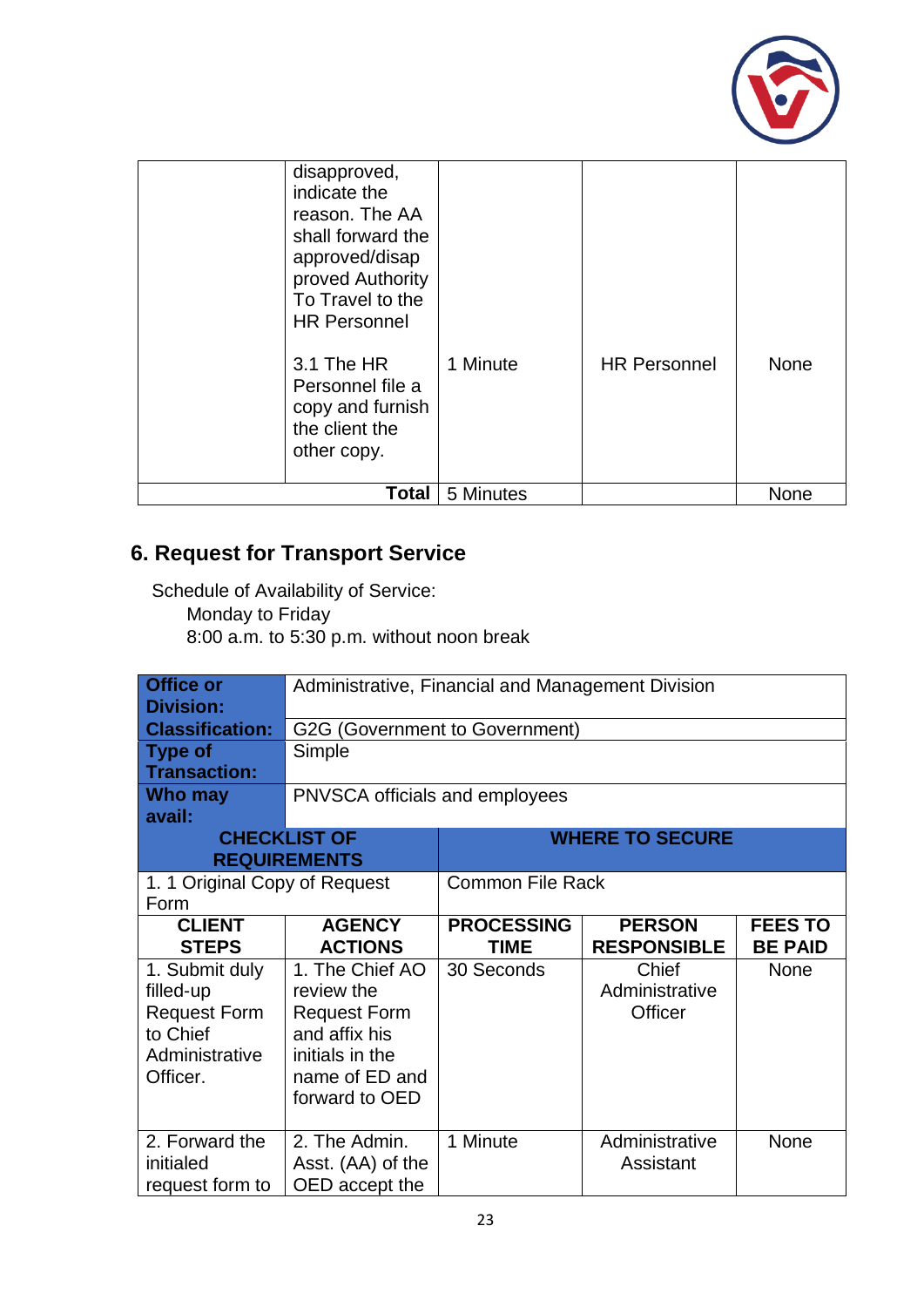

| the Office of<br>the Executive                                                                             | <b>Request Form</b><br>and secure the                                                                                                                                        |            |                                    |      |
|------------------------------------------------------------------------------------------------------------|------------------------------------------------------------------------------------------------------------------------------------------------------------------------------|------------|------------------------------------|------|
| Director.                                                                                                  | signature of the<br>OED for                                                                                                                                                  |            |                                    |      |
|                                                                                                            | approval/disapp<br>roval. If                                                                                                                                                 |            |                                    |      |
|                                                                                                            | disapproved,<br>indicate the<br>reason. The AA                                                                                                                               |            |                                    |      |
|                                                                                                            | shall forward the<br>approved/disap                                                                                                                                          |            |                                    |      |
|                                                                                                            | proved Request<br>Form to the                                                                                                                                                |            |                                    |      |
|                                                                                                            | Chief AO                                                                                                                                                                     |            |                                    |      |
|                                                                                                            | 2.1 The Chief<br>AO will assign a                                                                                                                                            | 30 Seconds | Chief<br>Administrative            |      |
|                                                                                                            | driver to provide<br>transport                                                                                                                                               |            | <b>Officer</b>                     |      |
|                                                                                                            | support to the<br>client.                                                                                                                                                    |            |                                    |      |
| 3. Wait for the<br>notice of driver<br>or Admin. Asst.<br>on the approval<br>or disapproval<br>of request. | 3. The assign<br>Driver will<br>prepare/fill-up<br>trip ticket and<br>forward the<br>same to the<br>Chief AO for his<br>review and<br>initials.                              | 1 Minute   | <b>Driver</b>                      | None |
|                                                                                                            | 3.1. The Chief<br>AO forward the<br><b>Trip Ticket to</b><br>the OED for<br>approval                                                                                         | 30 Seconds | Chief<br>Administrative<br>Officer |      |
|                                                                                                            | 3.2 The Admin.<br>Asst. (AA) of the<br>OED accept the<br><b>Trip Ticket and</b><br>secure the<br>signature of the<br>OED for<br>approval/disapp<br>roval. If<br>disapproved, | 1 Minute   | Administrative<br>Assistant        |      |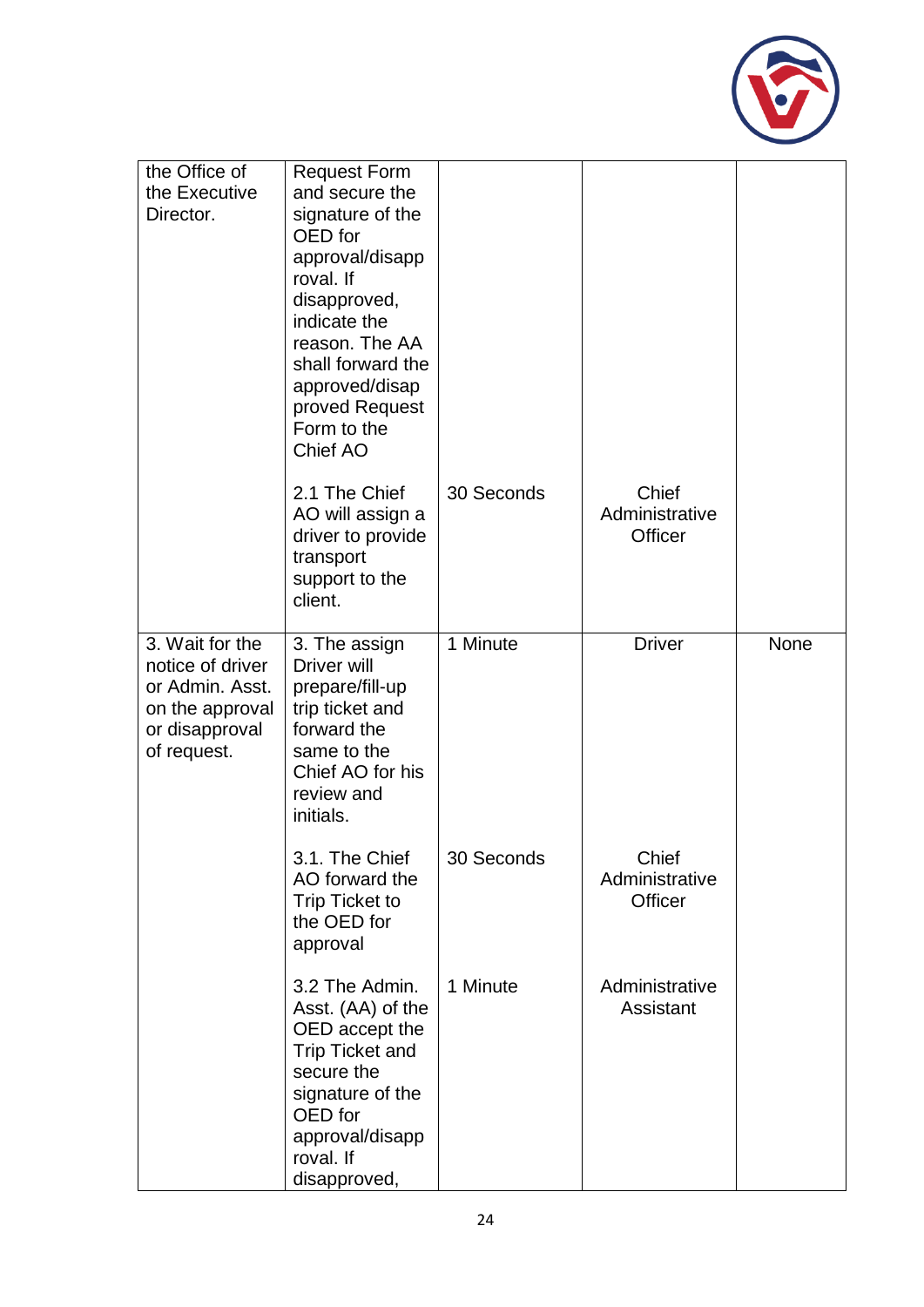

| indicate the<br>reason. The AA<br>shall forward the<br>approved Trip<br>Ticket to the<br>assigned driver<br>3.3 The driver<br>will inform the<br>client on the<br>approval of<br>his/her request<br>for transport<br>service | 1 Minute                 | <b>Driver</b> |             |
|------------------------------------------------------------------------------------------------------------------------------------------------------------------------------------------------------------------------------|--------------------------|---------------|-------------|
| <b>Total</b>                                                                                                                                                                                                                 | 5 Minutes, 30<br>Seconds |               | <b>None</b> |

# **7. Request for Office Supply**

| <b>Office or</b><br><b>Division:</b> | Administrative, Financial and Management Division |                            |                    |                |
|--------------------------------------|---------------------------------------------------|----------------------------|--------------------|----------------|
| <b>Classification:</b>               | G2G (Government to Government)                    |                            |                    |                |
| <b>Type of</b>                       | Simple                                            |                            |                    |                |
| <b>Transaction:</b>                  |                                                   |                            |                    |                |
| Who may                              | <b>PNVSCA officials and employees</b>             |                            |                    |                |
| avail:                               |                                                   |                            |                    |                |
|                                      | <b>CHECKLIST OF</b>                               | <b>WHERE TO SECURE</b>     |                    |                |
|                                      | <b>REQUIREMENTS</b>                               |                            |                    |                |
| 1. 1 Original Copy of Requisition    |                                                   | <b>HR Common File Rack</b> |                    |                |
| and Issue Slip (RIS)                 |                                                   |                            |                    |                |
| <b>CLIENT</b>                        | <b>AGENCY</b>                                     | <b>PROCESSING</b>          | <b>PERSON</b>      | <b>FEES TO</b> |
| <b>STEPS</b>                         | <b>ACTIONS</b>                                    | <b>TIME</b>                | <b>RESPONSIBLE</b> | <b>BE PAID</b> |
| 1. Submit duly                       | 1. Review the                                     | 5 Minutes                  | Administrative     | None           |
| approved                             | requisition form                                  |                            | Officer I          |                |
| Requisition and                      | and issue the                                     |                            |                    |                |
| <b>Issue Slip to</b>                 | office supplies                                   |                            |                    |                |
| AO I in the GS                       | requested if                                      |                            |                    |                |
|                                      | available                                         |                            |                    |                |
|                                      |                                                   |                            |                    |                |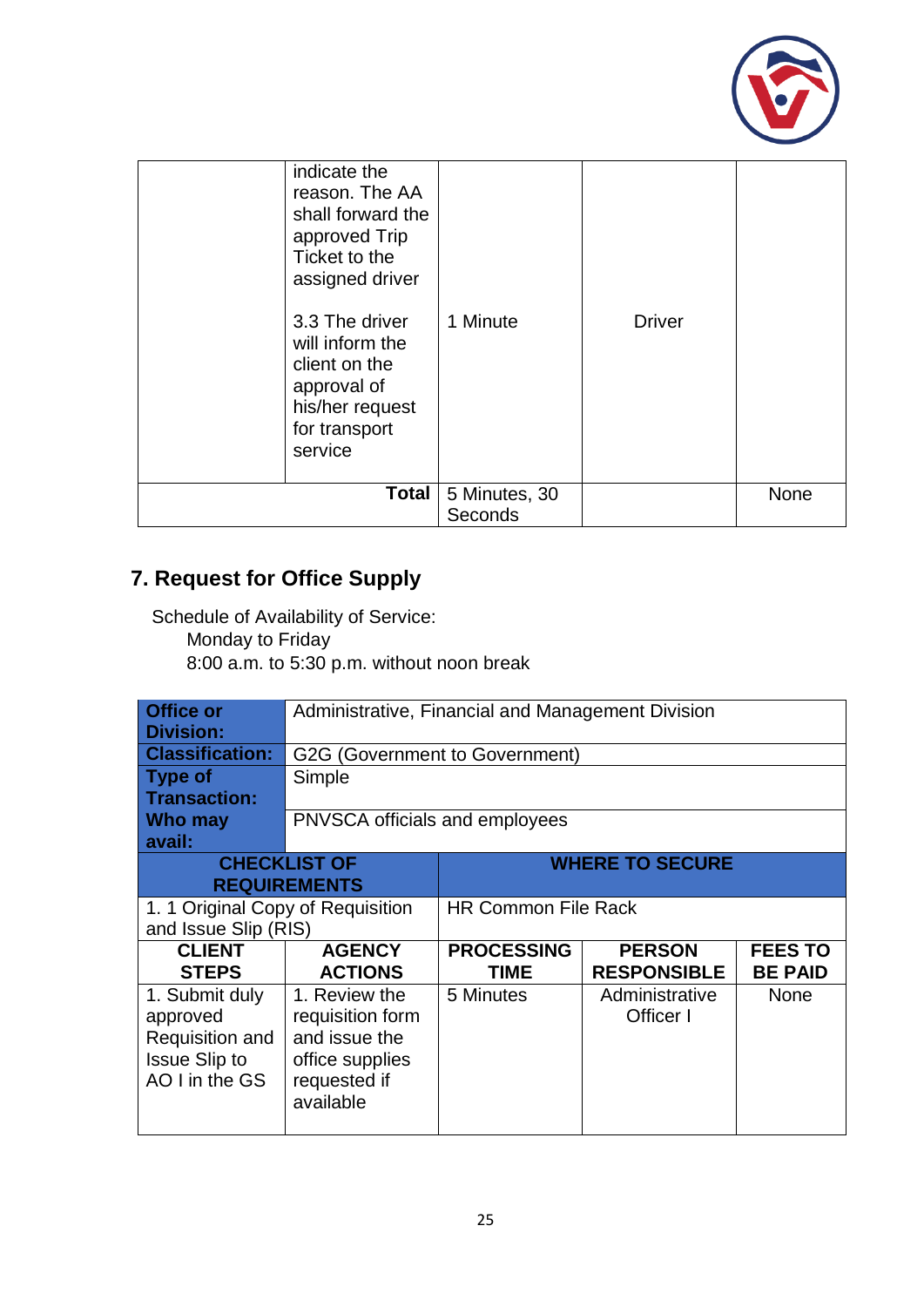

| 2. Receive the<br>office supplies<br>requested | 2. If the<br>requested<br>supplies is not<br>available, the<br>AO I shall<br>prepare the<br>required<br>Purchase<br>Request,<br>Conduct<br>Canvass and<br>Post to<br>PhilGEPS if<br>required and<br>follow the<br>processes of<br>alternative<br>mode of<br>procurement | 7 Days                                 | Administrative<br>Officer I | <b>None</b> |
|------------------------------------------------|-------------------------------------------------------------------------------------------------------------------------------------------------------------------------------------------------------------------------------------------------------------------------|----------------------------------------|-----------------------------|-------------|
|                                                | 2.1 Receive and<br>Issue the office<br>supplies<br>delivered                                                                                                                                                                                                            | 1 Hour                                 | Administrative<br>Officer I |             |
|                                                | <b>Total</b>                                                                                                                                                                                                                                                            | 7 Days, 1<br>Hour, 5<br><b>Minutes</b> |                             | None        |

### **8. Request for meals and snacks to be served during meetings (Total Cost is less than 50,000.00 pesos)**

Schedule of Availability of Service:

Monday to Friday

| Office or              | Administrative, Financial and Management Division |                        |  |
|------------------------|---------------------------------------------------|------------------------|--|
| <b>Division:</b>       |                                                   |                        |  |
| <b>Classification:</b> | G2G (Government to Government)                    |                        |  |
| Type of                | Simple                                            |                        |  |
| <b>Transaction:</b>    |                                                   |                        |  |
| <b>Who may</b>         | PNVSCA officials and employees                    |                        |  |
| avail:                 |                                                   |                        |  |
| <b>CHECKLIST OF</b>    |                                                   | <b>WHERE TO SECURE</b> |  |
|                        | <b>REQUIREMENTS</b>                               |                        |  |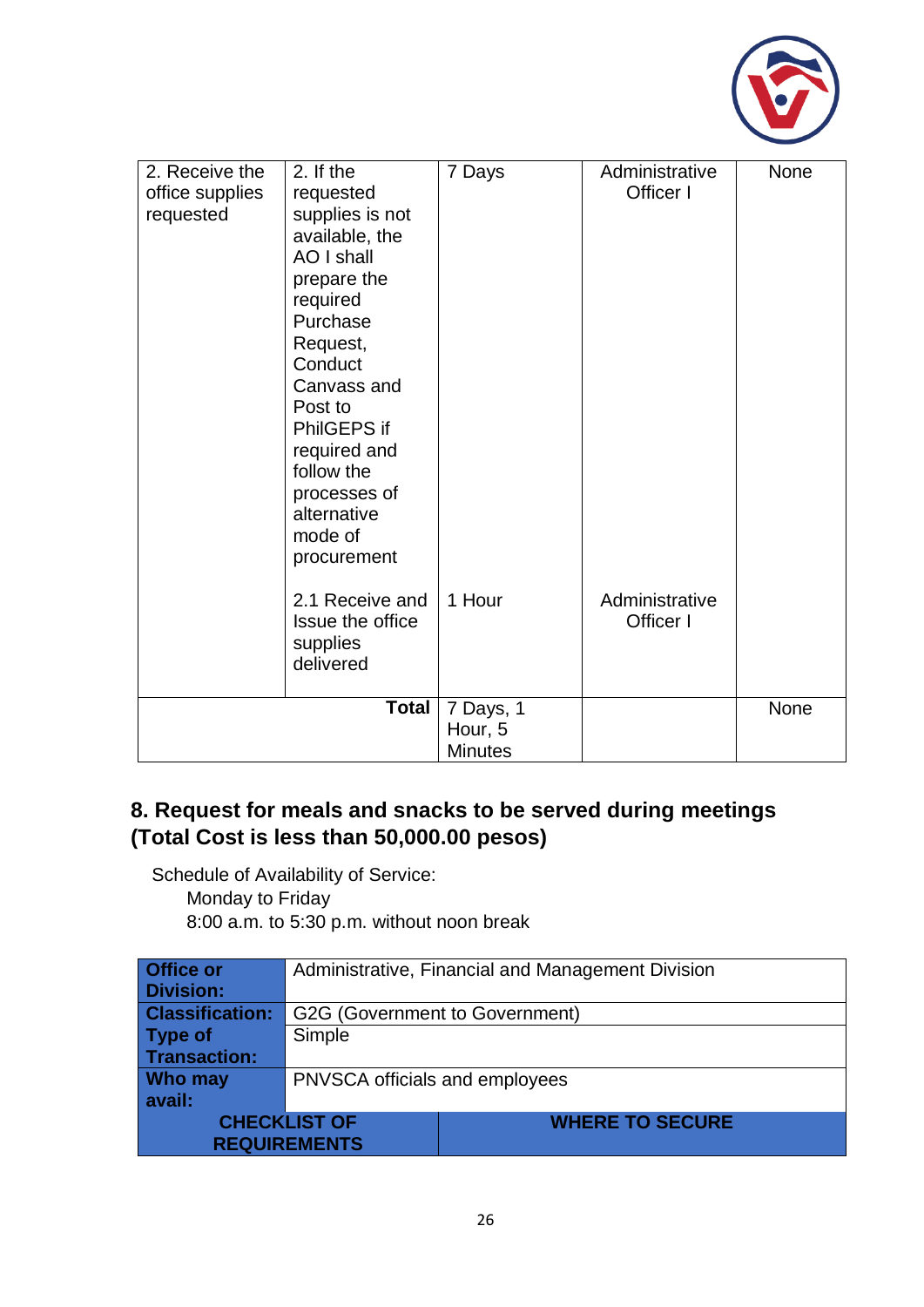

| 1. 1 Original Copy of Purchase<br><b>Request Form</b>                  |                                                             | <b>HR Common File Rack</b>       |                                     |                                  |
|------------------------------------------------------------------------|-------------------------------------------------------------|----------------------------------|-------------------------------------|----------------------------------|
| <b>CLIENT</b><br><b>STEPS</b>                                          | <b>AGENCY</b><br><b>ACTIONS</b>                             | <b>PROCESSING</b><br><b>TIME</b> | <b>PERSON</b><br><b>RESPONSIBLE</b> | <b>FEES TO</b><br><b>BE PAID</b> |
| 1. Submit duly<br>approved<br>Purchase<br>Request to AO<br>I in the GS | 1.1 Review the<br>Purchase<br>Request and<br>order the food | 30 Minutes                       | Administrative<br>Officer I         | <b>None</b>                      |
| 2. Wait for the<br>food to be<br>served                                | 2.1 Received<br>the delivered<br>food and serve             | 5 minutes                        | Administrative<br>Officer I         | <b>None</b>                      |
|                                                                        | Total                                                       | 35 Minutes                       |                                     | None                             |

### **9. Request for rental of venue with meals and snacks or meals and snacks only to be served during meetings**

Schedule of Availability of Service: Monday to Friday

| <b>Office or</b><br><b>Division:</b> | Administrative, Financial and Management Division |                                |                        |                |
|--------------------------------------|---------------------------------------------------|--------------------------------|------------------------|----------------|
| <b>Classification:</b>               |                                                   | G2G (Government to Government) |                        |                |
| <b>Type of</b>                       | Simple                                            |                                |                        |                |
| <b>Transaction:</b>                  |                                                   |                                |                        |                |
| Who may                              | <b>PNVSCA officials and employees</b>             |                                |                        |                |
| avail:                               |                                                   |                                |                        |                |
|                                      | <b>CHECKLIST OF</b>                               |                                | <b>WHERE TO SECURE</b> |                |
|                                      | <b>REQUIREMENTS</b>                               |                                |                        |                |
| 1. 1 Original Copy of Purchase       |                                                   | <b>HR Common File Rack</b>     |                        |                |
| <b>Request Form</b>                  |                                                   |                                |                        |                |
| <b>CLIENT</b>                        | <b>AGENCY</b>                                     | <b>PROCESSING</b>              | <b>PERSON</b>          | <b>FEES TO</b> |
| <b>STEPS</b>                         | <b>ACTIONS</b>                                    | <b>TIME</b>                    | <b>RESPONSIBLE</b>     | <b>BE PAID</b> |
| 1. Submit duly                       | 1.1 Review the                                    | 7 Days                         | Administrative         | <b>None</b>    |
| approved up                          | Purchase                                          |                                | Officer I              |                |
| Purchase                             | Request and                                       |                                |                        |                |
| Request to AO                        | post to                                           |                                |                        |                |
| I in the GS                          | PhilGEPS the                                      |                                |                        |                |
|                                      | quotation (if                                     |                                |                        |                |
|                                      | required) and at                                  |                                |                        |                |
|                                      | the same time                                     |                                |                        |                |
|                                      | solicit                                           |                                |                        |                |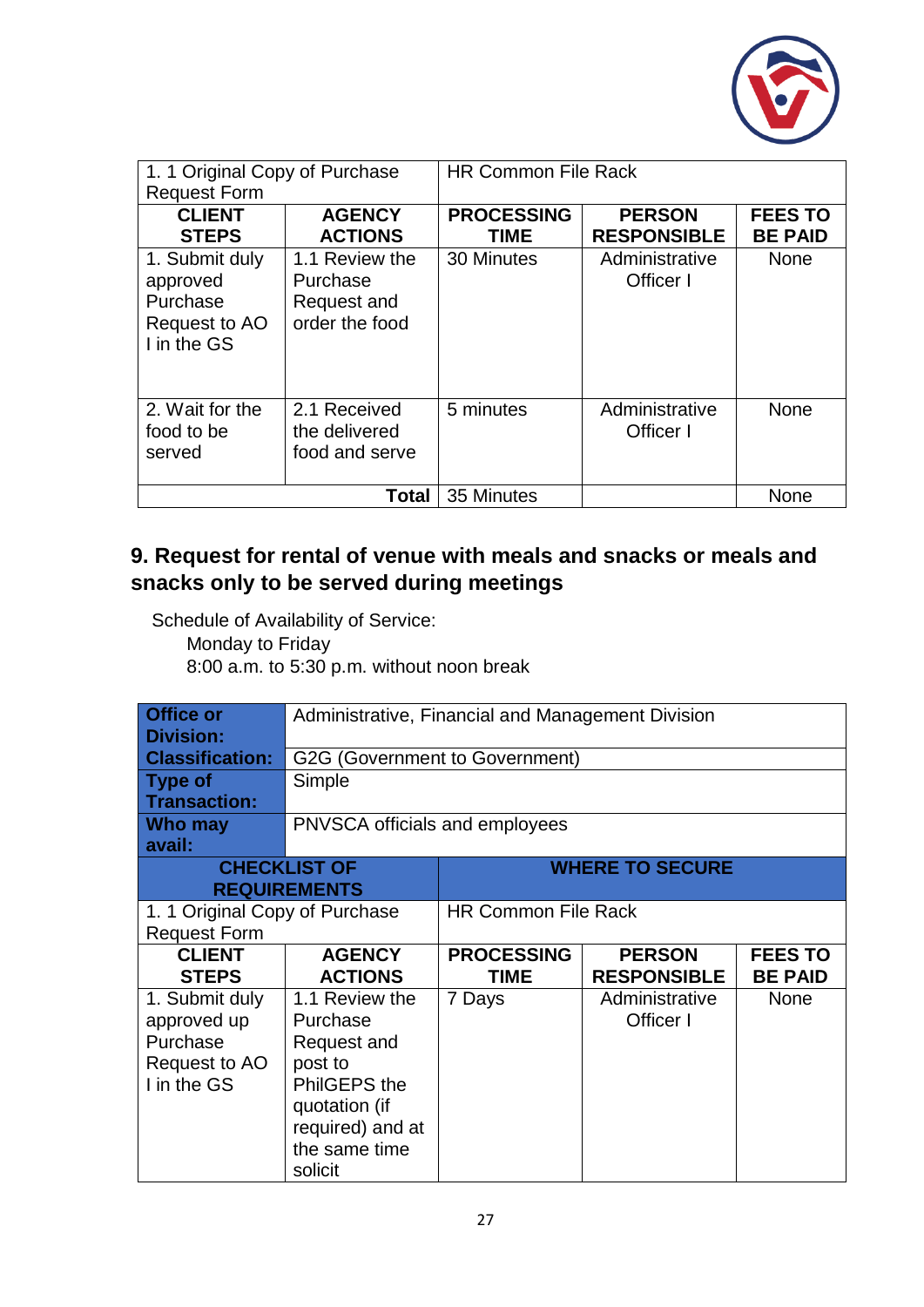

| quotations from<br>suppliers/hotels<br>and prepare<br>documents for<br>procurement                                                                                                                                     |                                         |                             |      |
|------------------------------------------------------------------------------------------------------------------------------------------------------------------------------------------------------------------------|-----------------------------------------|-----------------------------|------|
| 1.2 Coordinate<br>with client the<br>supplier/hotel<br>who submitted<br>the responsive<br>quotation and<br>conduct ocular<br>inspection of the<br>venue with the<br>client to check<br>/validate the<br>specs required | 1 Day                                   | Administrative<br>Officer I |      |
| 1.3 Prepare the<br>necessary<br>documents for<br>procurement                                                                                                                                                           | 1 Hour                                  | Administrative<br>Officer I |      |
| 1.4 Receive the<br>delivery of<br>goods/services<br>requested                                                                                                                                                          | 10 Minutes                              | Administrative<br>Officer I |      |
| <b>Total</b>                                                                                                                                                                                                           | 8 Days, 1<br>Hour, 10<br><b>Minutes</b> |                             | None |

# **10. Request for petty cash fund**

| Office or              | Administrative, Financial and Management Division |
|------------------------|---------------------------------------------------|
| <b>Division:</b>       |                                                   |
| <b>Classification:</b> | G2G (Government to Government)                    |
| Type of                | Simple                                            |
| <b>Transaction:</b>    |                                                   |
| Who may                | PNVSCA officials and employees                    |
| avail:                 |                                                   |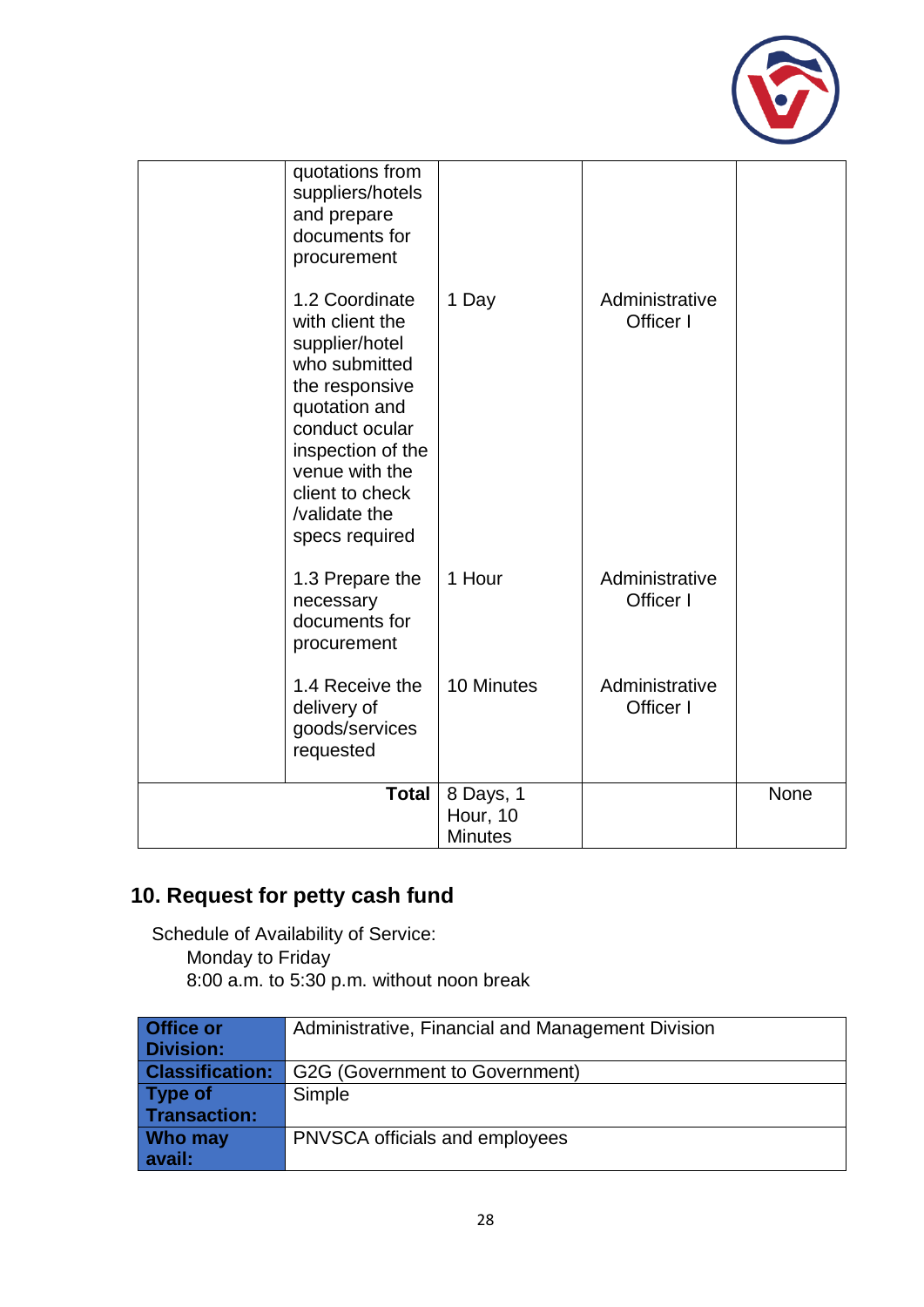

| <b>CHECKLIST OF</b><br><b>REQUIREMENTS</b>                                           |                                                         | <b>WHERE TO SECURE</b>           |                                     |                                  |  |
|--------------------------------------------------------------------------------------|---------------------------------------------------------|----------------------------------|-------------------------------------|----------------------------------|--|
| 1. 1 Original Copy of Purchase                                                       |                                                         | <b>HR Common File Rack</b>       |                                     |                                  |  |
| <b>Request Form</b>                                                                  |                                                         |                                  |                                     |                                  |  |
| 2. 1 Original Copy of Petty Cash                                                     |                                                         | <b>HR Common File Rack</b>       |                                     |                                  |  |
| <b>Fund Form</b>                                                                     |                                                         |                                  |                                     |                                  |  |
| <b>CLIENT</b><br><b>STEPS</b>                                                        | <b>AGENCY</b><br><b>ACTIONS</b>                         | <b>PROCESSING</b><br><b>TIME</b> | <b>PERSON</b><br><b>RESPONSIBLE</b> | <b>FEES TO</b><br><b>BE PAID</b> |  |
| 1. Submit duly<br>approved<br>Purchase<br>Request and<br>Petty Cash<br>Voucher (PCV) | 1.1 Review the<br>Purchase<br>Request and<br><b>PCV</b> | 3 Minutes                        | Disbursing<br>Officer               | <b>None</b>                      |  |
| 2. Receive the<br>cash                                                               | 2.1 Issue the<br>cash requested                         | 1 Minute                         | Disbursing<br>Officer               | <b>None</b>                      |  |
|                                                                                      | Total                                                   | 4 Minutes                        |                                     | <b>None</b>                      |  |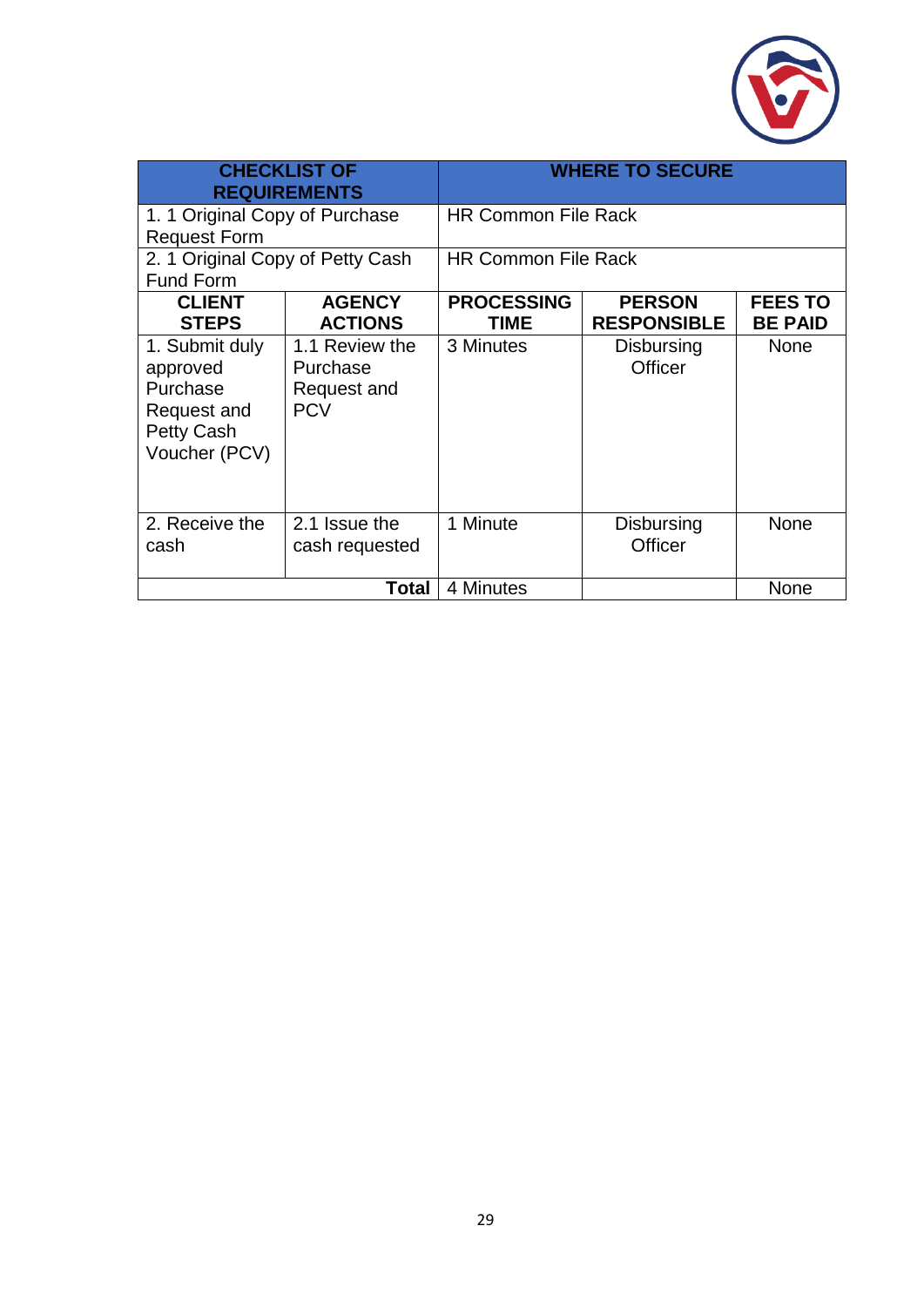

| <b>FEEDBACK AND COMPLAINTS MECHANISMS</b>       |                                                                                                                                                                                                                                                                                                                                                                                                                                                                                                                                                                             |  |  |
|-------------------------------------------------|-----------------------------------------------------------------------------------------------------------------------------------------------------------------------------------------------------------------------------------------------------------------------------------------------------------------------------------------------------------------------------------------------------------------------------------------------------------------------------------------------------------------------------------------------------------------------------|--|--|
| How to send a<br>feedback                       | Answer the client feedback form and drop it at the<br>designated drop box in front of the Public Assistance and<br><b>Complaints Desk (PACD)</b><br>Contact info: 8-927-68-47 or inquiry@pnysca.gov.ph                                                                                                                                                                                                                                                                                                                                                                      |  |  |
| How feedback is<br>processed                    | Every Friday, the PACD opens the drop box and compiles<br>and records all feedback submitted.<br>Feedback requiring answers are forwarded to the relevant<br>offices and they are required to answer within three (3) days<br>of the receipt of the feedback.<br>The answer of the office is then relayed to the citizen.<br>For inquiries and follow-ups, clients may contact the<br>following telephone number: 8-927-68-47 or<br>inquiry@pnysca.gov.ph                                                                                                                   |  |  |
| How to file a<br>complaint                      | Answer the Complaint Form and drop it at the designated<br>drop box in PACD.<br>Complaints can also be filed via telephone. Make sure to<br>provide the following information:<br>- Name of person being complained<br>- Incident<br>- Evidence<br>For inquiries and follow-ups, clients may contact the<br>following telephone number: 8-927-68-47 or<br>inquiry@pnysca.gov.ph                                                                                                                                                                                             |  |  |
| How complaints are<br>processed                 | The Chief Administrator Officer (CAO) opens the complaints<br>drop box on a daily basis and evaluates each complaint.<br>Upon evaluation, the CAO shall start the investigation and<br>forward the complaint to the relevant office for their<br>explanation.<br>The CAO will create a report after the investigation and shall<br>submit it to the Head of Agency for appropriate action.<br>The CAO will give the feedback to the client.<br>For inquiries and follow-ups, clients may contact the<br>following telephone number: 8-927-68-47 or<br>inquiry@pnvsca.gov.ph |  |  |
| <b>Contact Information</b><br>of CCB, PCC, ARTA | ARTA: complaints@arta.gov.ph<br>: 1-ARTA (2762)<br>PCC: 8888<br>CCB: 0908-881-6565 (SMS)                                                                                                                                                                                                                                                                                                                                                                                                                                                                                    |  |  |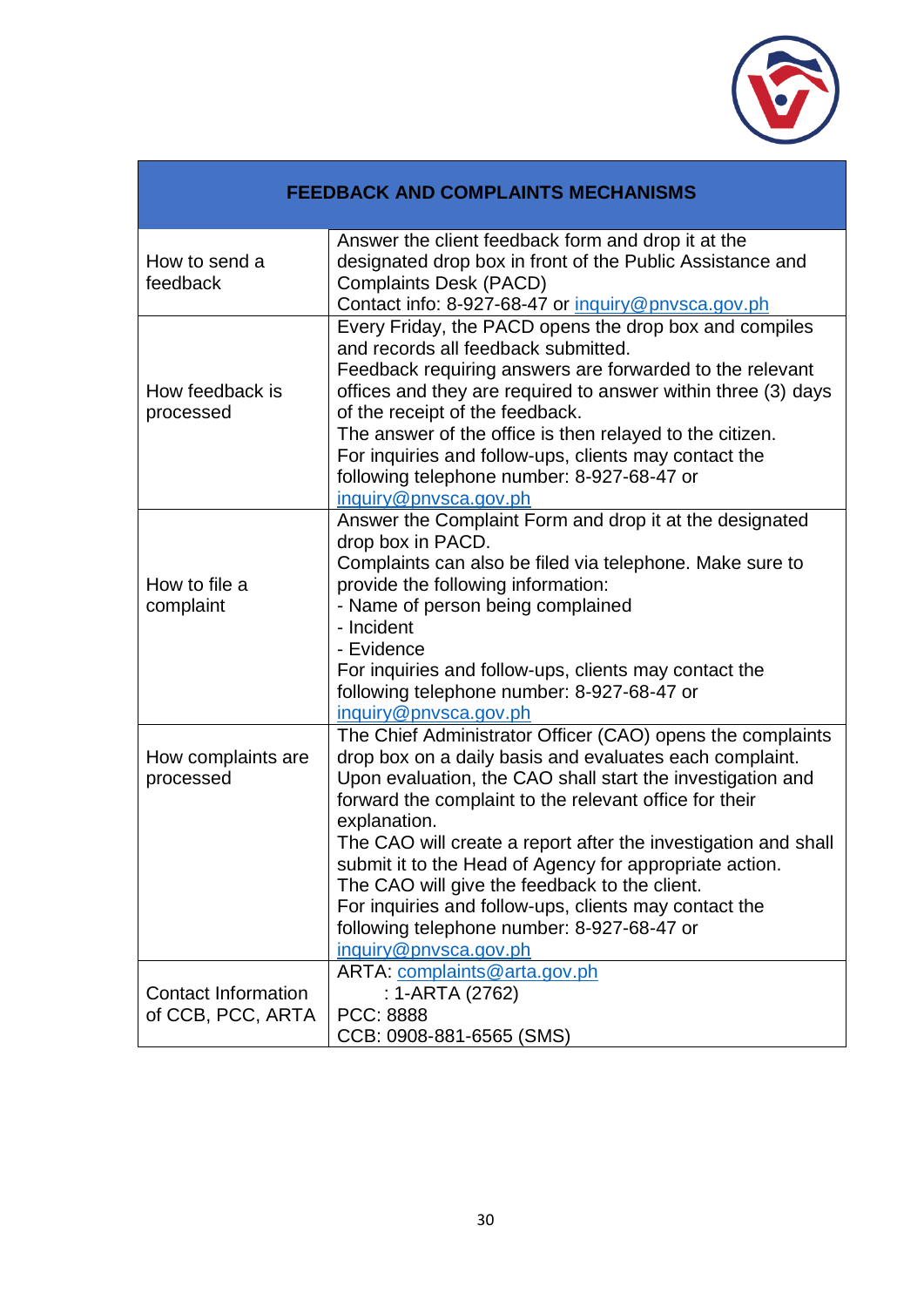

| <b>Office</b>                                                  | <b>Address</b>                                                                                                 | <b>Contact Information</b> |
|----------------------------------------------------------------|----------------------------------------------------------------------------------------------------------------|----------------------------|
| Office of the Executive<br><b>Director</b>                     | <b>Ground Floor Philippine</b><br>Sugar Center Building,<br>North Avenue, Diliman,<br>Quezon City, Philippines | 8927-6847                  |
| Administrative, Financial and<br><b>Management Division</b>    | Ground Floor Philippine<br>Sugar Center Building,<br>North Avenue, Diliman,<br>Quezon City, Philippines        | 3454-8797                  |
| Policy, Advocacy and<br><b>Technical Services Division</b>     | Ground Floor Philippine<br>Sugar Center Building,<br>North Avenue, Diliman,<br>Quezon City, Philippines        | 8247-7934                  |
| Program Coordination,<br>Monitoring and Evaluation<br>Division | <b>Ground Floor Philippine</b><br>Sugar Center Building,<br>North Avenue, Diliman,<br>Quezon City, Philippines | 3453-4726                  |